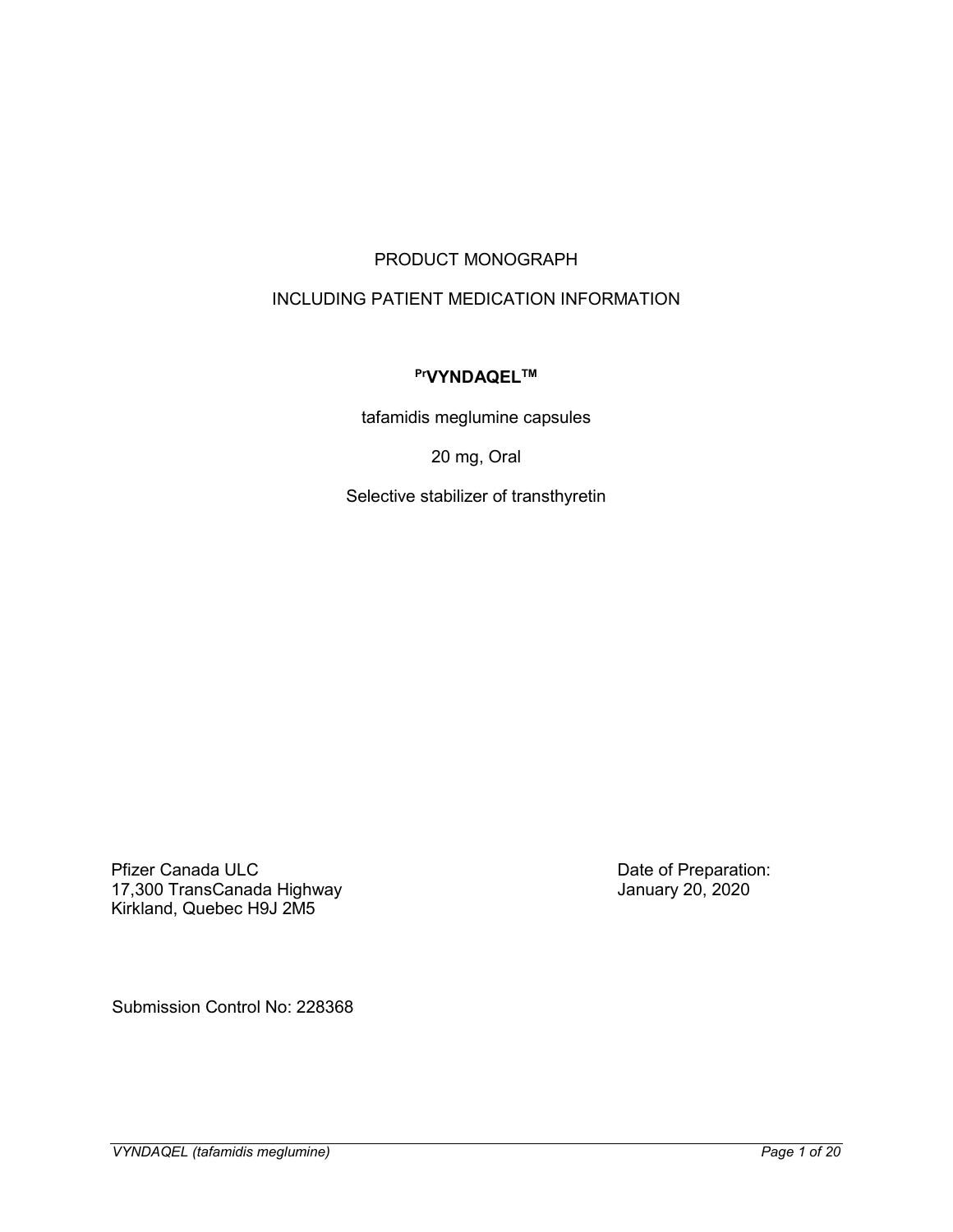# **TABLE OF CONTENTS**

| 1                | 11<br>1.2                      |                                                                         |  |
|------------------|--------------------------------|-------------------------------------------------------------------------|--|
| $\boldsymbol{2}$ |                                |                                                                         |  |
| 3                |                                |                                                                         |  |
|                  | 3.1<br>3.2<br>3.3              |                                                                         |  |
| 4                |                                |                                                                         |  |
| 5                |                                | DOSAGE FORMS, STRENGTHS, COMPOSITION AND PACKAGING4                     |  |
| 6                | 6.1<br>6.1.1<br>6.1.2<br>6.1.3 |                                                                         |  |
| 7                | 7.1<br>7.2                     | Abnormal Laboratory Findings: Hematologic, Clinical Chemistry and Other |  |
| 8                |                                |                                                                         |  |
|                  | 8.1<br>8.2                     |                                                                         |  |
|                  | 8.3<br>8.4                     |                                                                         |  |
| 9                |                                |                                                                         |  |
|                  | 9.1<br>9.2                     |                                                                         |  |
|                  | 9.3                            |                                                                         |  |
|                  |                                |                                                                         |  |
| 10               |                                |                                                                         |  |
| 11               |                                | <b>CLINICAL TRIALS</b>                                                  |  |
|                  | 11.1<br>11.2                   |                                                                         |  |
| 12               |                                |                                                                         |  |
|                  |                                |                                                                         |  |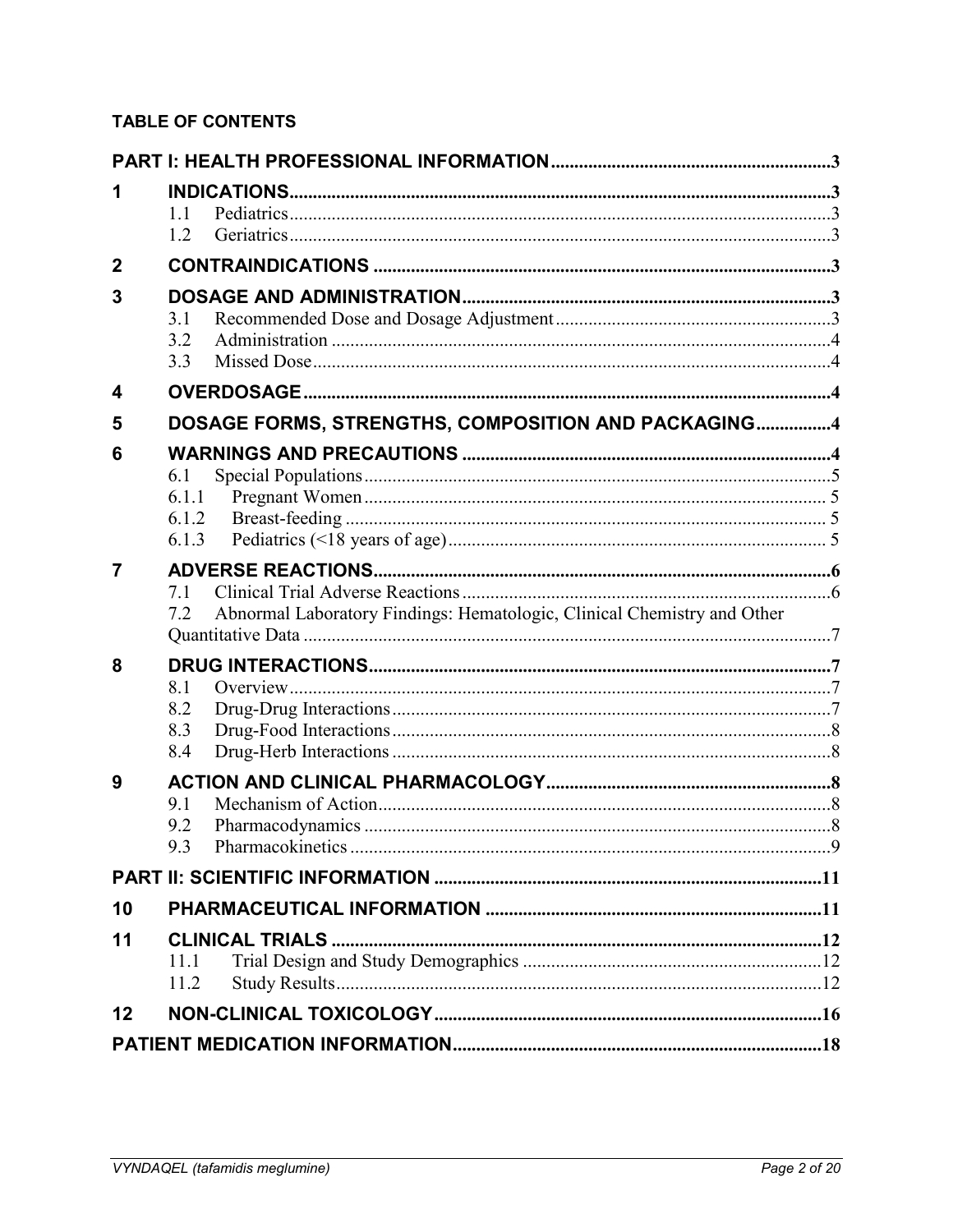# **PART I: HEALTH PROFESSIONAL INFORMATION**

#### <span id="page-2-1"></span><span id="page-2-0"></span>**1 INDICATIONS**

VYNDAQEL (tafamidis meglumine) is indicated for:

the treatment of adult patients with cardiomyopathy due to transthyretin-mediated amyloidosis, wild-type or hereditary, to reduce cardiovascular mortality and cardiovascular-related hospitalization.

#### <span id="page-2-2"></span>**1.1 Pediatrics**

**Pediatrics (<18 years of age)**: No data are available to Health Canada; therefore, Health Canada has not authorized an indication for pediatric use.

#### <span id="page-2-3"></span>**1.2 Geriatrics**

**Geriatrics (≥65 years of age):** Safety and efficacy were demonstrated in this population.

## <span id="page-2-4"></span>**2 CONTRAINDICATIONS**

VYNDAQEL is contraindicated in patients who are hypersensitive to this drug or to any ingredient in the formulation, including any non-medicinal ingredient, or component of the container. For a complete listing, see Dosage Forms, Strengths, Composition and Packaging.

# <span id="page-2-5"></span>**3 DOSAGE AND ADMINISTRATION**

#### <span id="page-2-6"></span>**3.1 Recommended Dose and Dosage Adjustment**

The recommended dose of VYNDAQEL is 80 mg tafamidis meglumine (administered as four 20 mg capsules) orally once daily.

The dose may be reduced to 20 mg if not tolerated (see Clinical Trials).

#### **Special populations**

#### Pregnant Women

VYNDAQEL should not be used during pregnancy (see Warnings and Precautions).

Women of childbearing potential should use appropriate contraception when taking VYNDAQEL and continue to use contraception for 1-month after stopping treatment.

#### Pediatrics (<18 years of age)

VYNDAQEL is not indicated in the pediatric population.

#### Geriatrics (≥65 years of age)

No dosage adjustment is required for elderly patients (≥65 years). Of the total number of patients in the ATTR-CM clinical study (n=441), 90.5% were 65 and over, with a median age of 75 years.

#### Renal or hepatic impairment

VYNDAQEL has not been studied in patients with severe hepatic impairment and use is not recommended in these patients. No dosage adjustment is required for patients with mild or moderate hepatic impairment. Data are limited in patients with severe renal impairment. No dosage adjustment is required for patients with renal impairment.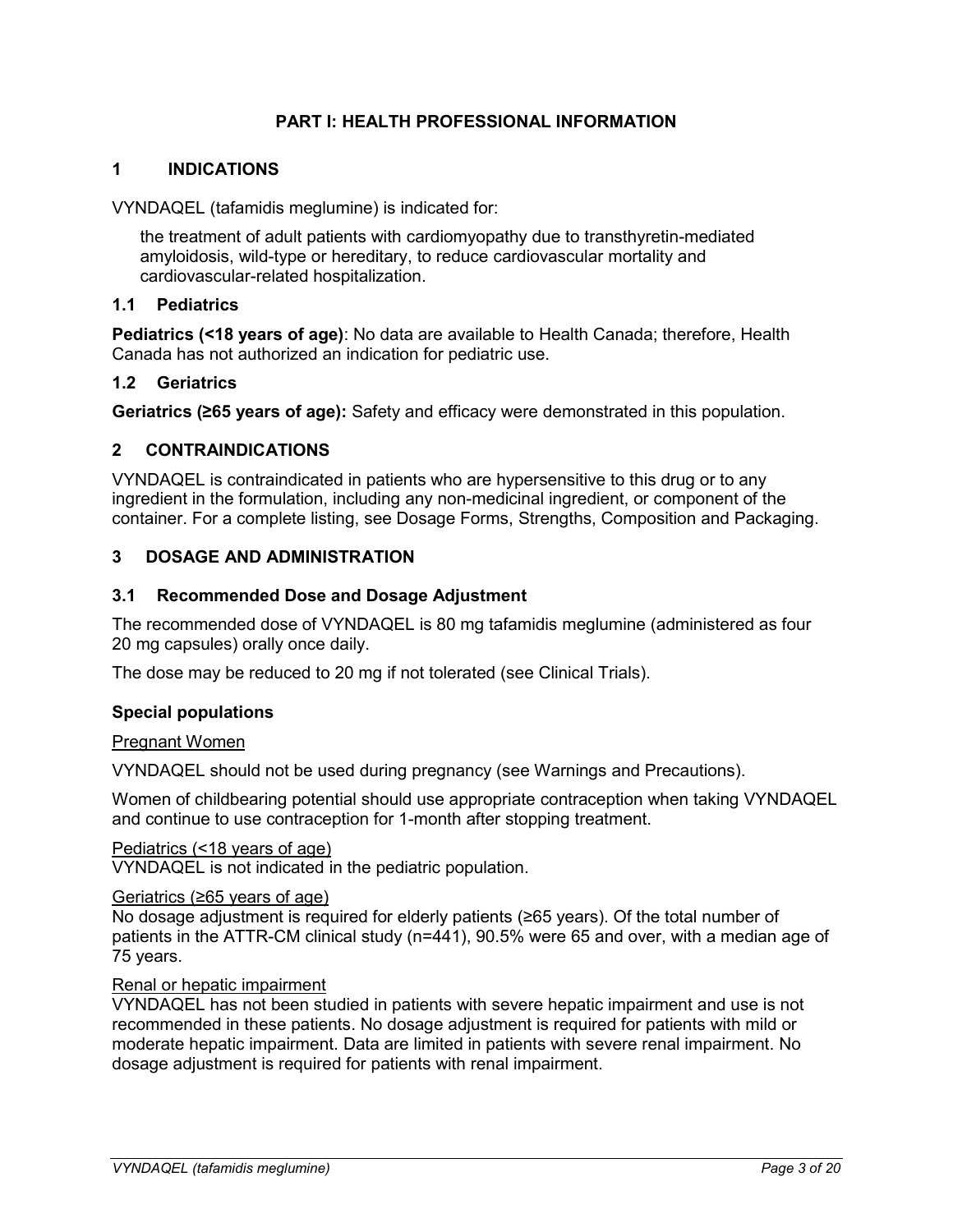# <span id="page-3-0"></span>**3.2 Administration**

The capsules should be swallowed whole and not crushed or cut. VYNDAQEL may be taken with or without food.

# <span id="page-3-1"></span>**3.3 Missed Dose**

If a dose is missed, the patient should take the dose as soon as remembered. If it is almost time for the next dose, the patient should skip the missed dose and take the next dose at the regularly scheduled time.

# <span id="page-3-2"></span>**4 OVERDOSAGE**

There is minimal clinical experience with overdose. During clinical trials, two patients diagnosed with ATTR-CM accidentally ingested a single tafamidis meglumine dose of 160 mg without adverse events. The highest dose of tafamidis meglumine given to healthy volunteers in a clinical trial was 480 mg as a single dose.

For management of a suspected drug overdose, contact your regional poison control centre.

# <span id="page-3-3"></span>**5 DOSAGE FORMS, STRENGTHS, COMPOSITION AND PACKAGING**

| Route of<br><b>Administration</b> | Dosage Form /<br><b>Strength/Composition</b>                                                                                                                                              | <b>Non-medicinal Ingredients</b>                                                                                                                                                                                                                         |
|-----------------------------------|-------------------------------------------------------------------------------------------------------------------------------------------------------------------------------------------|----------------------------------------------------------------------------------------------------------------------------------------------------------------------------------------------------------------------------------------------------------|
| Oral                              | Capsule 20 mg: Each<br>soft gelatin capsule<br>(filled with a white to<br>pink suspension)<br>contains 20 mg of<br>micronized tafamidis<br>meglumine (equivalent<br>to 12.2 mg tafamidis) | Ammonium hydroxide 28%, brilliant blue<br>FCF, carmine, gelatin, glycerin, iron oxide<br>(yellow), polyethylene glycol 400,<br>polysorbate 80, polyvinyl acetate phthalate,<br>propylene glycol, sorbitan monooleate,<br>sorbitol, and titanium dioxide. |

VYNDAQEL 20 mg: yellow, opaque, oblong (approximately 21 mm) capsule printed with "VYN 20" in red. 120 capsules (one month supply) supplied in 4 intermediary cartons. Each intermediary carton contains 3 blister cards, with 10 capsules each.

# <span id="page-3-4"></span>**6 WARNINGS AND PRECAUTIONS**

## **General**

No studies have been conducted in organ transplant patients. The efficacy and safety of VYNDAQEL in organ transplant patients has not been established. Tafamidis is not recommended in these patients.

## **Carcinogenesis and Mutagenesis**

## Carcinogenesis

There was no evidence of an increased incidence of neoplasia in the transgenic (Tg)-rasH2 mouse following repeated daily administration for 26 weeks at daily doses of 0, 10, 30 or 90 mg/kg. There was no evidence of increased incidence of neoplasia in a 2-year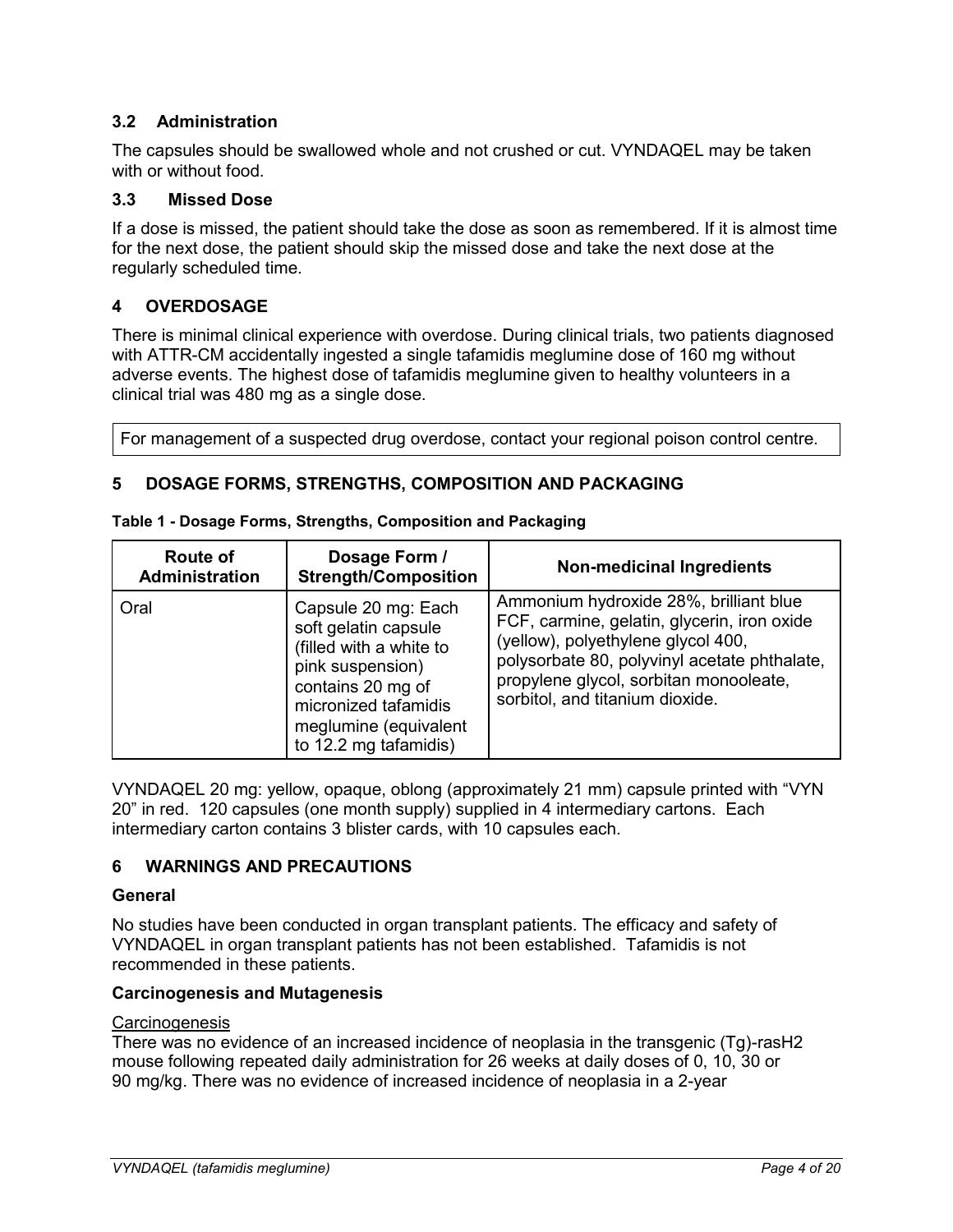carcinogenicity study in rats at exposures 18-times the human AUC at the clinical dose of 80 mg tafamidis meglumine.

#### Mutagenesis

There was no evidence of mutagenicity or clastogenicity in vitro, and an in vivo rat micronucleus study was negative.

# **Driving and Operating Machinery**

VYNDAQEL has not been shown to influence the ability to drive and use machines.

## **Hepatic/Biliary/Pancreatic**

VYNDAQEL has not been studied in patients with severe hepatic impairment and use is not recommended in these patients.

#### **Renal**

Limited data are available in patients with severe renal impairment (creatinine clearance less than or equal to 30 mL/min).

#### **Sexual Health**

#### *Reproduction*

Studies in animals have shown developmental toxicity. The potential risk for humans is unknown. VYNDAQEL should not be used during pregnancy.

Women of childbearing potential should use appropriate contraception when taking VYNDAQEL and continue to use contraception for 1-month after stopping treatment.

# <span id="page-4-0"></span>**6.1 Special Populations**

## <span id="page-4-1"></span>**6.1.1 Pregnant Women**

There are no adequate and well-controlled clinical studies with the use of VYNDAQEL in pregnant women. Studies in animals have shown developmental toxicity. The potential risk for humans is unknown. VYNDAQEL should not be used during pregnancy.

## <span id="page-4-2"></span>**6.1.2 Breast-feeding**

There are no clinical data available to support the presence of tafamidis in human breast milk. Nonclinical data demonstrates that tafamidis is secreted in the milk of lactating rats. When a drug is present in animal milk, it is likely the drug will be present in human milk. The effect of VYNDAQEL on nursing infants after administration to the mother has not been studied. Based on findings from animal studies which suggest the potential for serious adverse reactions in the breastfed infant, VYNDAQEL should not be used by nursing women.

## <span id="page-4-3"></span>**6.1.3 Pediatrics** (<18 years of age)

VYNDAQEL is not indicated and should not be prescribed in the pediatric population.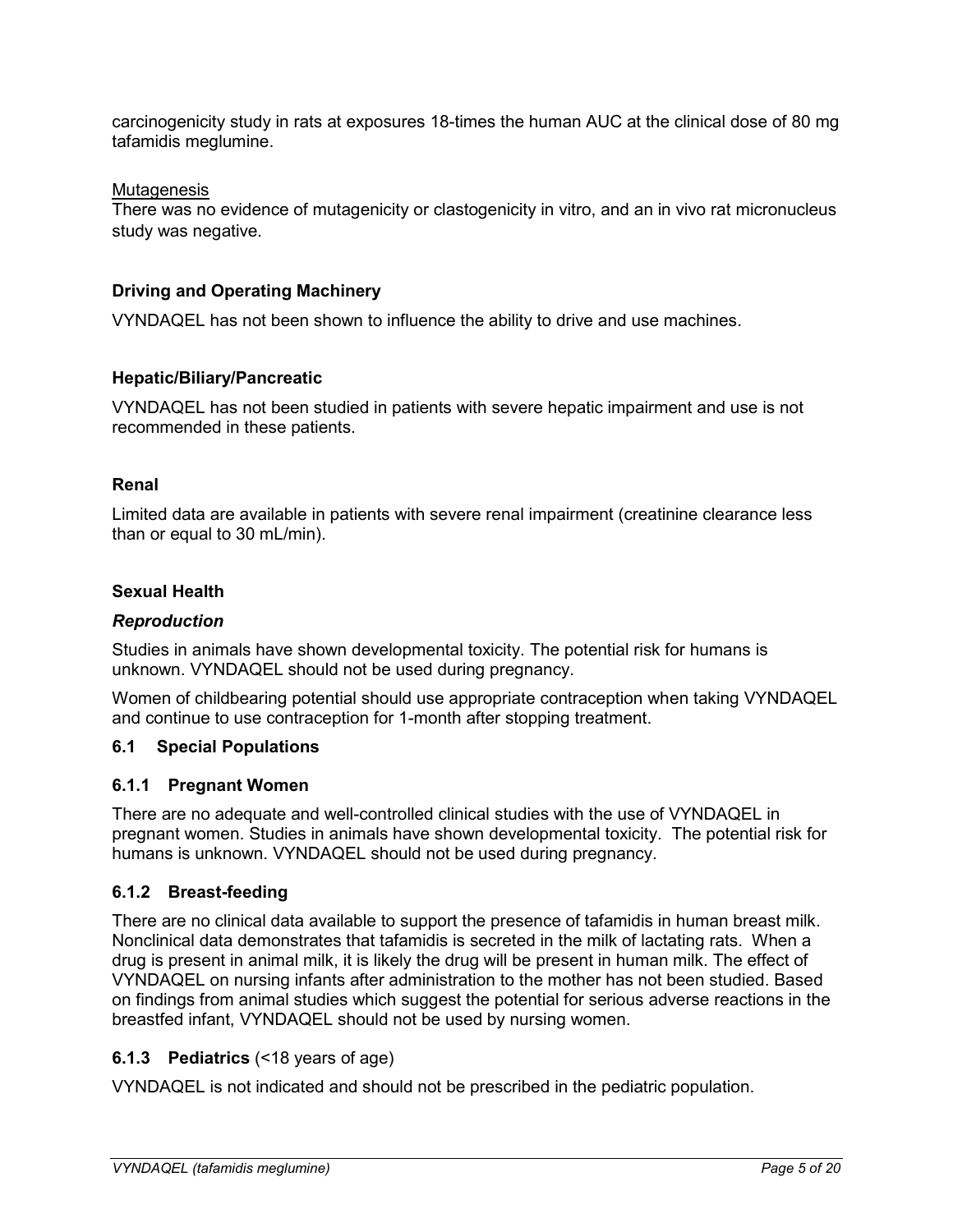# <span id="page-5-0"></span>**7 ADVERSE REACTIONS**

# <span id="page-5-1"></span>**7.1 Clinical Trial Adverse Reactions**

Because clinical trials are conducted under very specific conditions, the adverse reaction rates observed in the clinical trials may not reflect the rates observed in practice and should not be compared to the rates in the clinical trials of another drug. Adverse reaction information from clinical trials is useful for identifying drug-related adverse events and for approximating rates.

The data across clinical trials reflect exposure of 377 ATTR-CM patients to either 20 mg or 80 mg (administered as four 20 mg capsules) of VYNDAQEL daily for an average of 24.5 months (ranging from 1 day to 111 months). The population included adult patients diagnosed with ATTR-CM with baseline NYHA (New York Heart Association) Class I, Class II or Class III respectively at 9.1%, 61.4%, and 29.5% in the pooled tafamidis arm and at 7.3%, 57.1% and 35.6%, respectively on placebo. The mean age was approximately 75 years (ranging from 46 years to 91 years of age); >90% were male, and approximately 82% were Caucasian (see Study Results **Table 5: Patient Demographics and Baseline Characteristics)**.

Adverse events were assessed from ATTR-CM clinical trials with VYNDAQEL including a 30-month placebo-controlled trial in patients diagnosed with ATTR-CM. The frequency of adverse events in patients treated with VYNDAQEL 20 mg (n=88) or 80 mg (n=176; administered as four 20 mg capsules) was comparable to placebo (n=177). Listed below are all causality adverse events reported in the pivotal clinical trial.

A similar proportion of VYNDAQEL-treated patients compared to placebo discontinued due to an adverse event in the 30-month placebo-controlled trial in patients diagnosed with ATTR-CM  $[12 (6.8\%), 5 (5.7\%)$ , and 11 (6.2%)] from the tafamidis meglumine 80 mg, tafamidis meglumine 20 mg, and placebo groups, respectively].

The most frequently reported Treatment emergent Serious Adverse Events (TESAEs) in the tafamidis 80 mg, 20 mg and placebo groups respectively were condition aggravated (22.7%, 23.9% and 32.8%); cardiac failure (19.3%, 18.2%, and 22.6%), cardiac failure congestive (11.9%, 15.9% and 17.5%), cardiac failure acute (13.1%, 4.5% and 9.6%), fall (5.1%, 5.7% and 2.8%) and syncope (3.4%, 0%, 5.6%).

Treatment emergent Adverse Events (TEAEs) with a higher incidence in the tafamidis 80 mg and 20 mg treatment group than placebo (≥2x placebo and reported by ≥4 patients) respectively, included cystitis (3.4%, 2.3% and 0%), sinusitis (5.7%, 5.7% and 0.6%), asthenia (10.2%, 12.5% and 6.2%), balance disorder (8.5%, 2.3% and 1.1%) and cataract (5.1%, 3.4% and 1.1%).

The most commonly reported TEAEs ( $\geq 10\%$ ) in the tafamidis 80 mg and/or 20 mg groups that occurred at rates higher than placebo are as follows (80 mg, 20 mg and placebo, respectively): atrial fibrillation (19.9%, 18.2% and 18.6%), cardiac failure (26.1%, 34.1% and 33.9%), cardiac failure acute (13.6%, 4.5% and 9.6%), cardiac failure congestive (12.5%, 19.3% and 18.6%), asthenia (10.2%, 12.5% and 6.2%), edema peripheral (17.0%, 19.3% and 17.5%), bronchitis (11.9%, 10.2% and 10.7%), pneumonia (13.1%, 11.4% and 9.6%), fall (24.4%, 30.7% and 23.2%), muscle spasms (8.5%, 11.4% and 7.9%), pain in extremity (15.3%, 6.8% and 11.3%), insomnia (11.4%, 13.6% and 12.4%), hematuria (5.7%, 11.4% and 9.6%), cough (11.9%, 18.2% and 16.9%), and hypotension (10.8%, 13.6% and 10.7%).

Incidence of hypothyroidism was reported in 6.8%, 5.7% and 5.6% patients in the tafamidis 80 mg, 20 mg and placebo groups, respectively.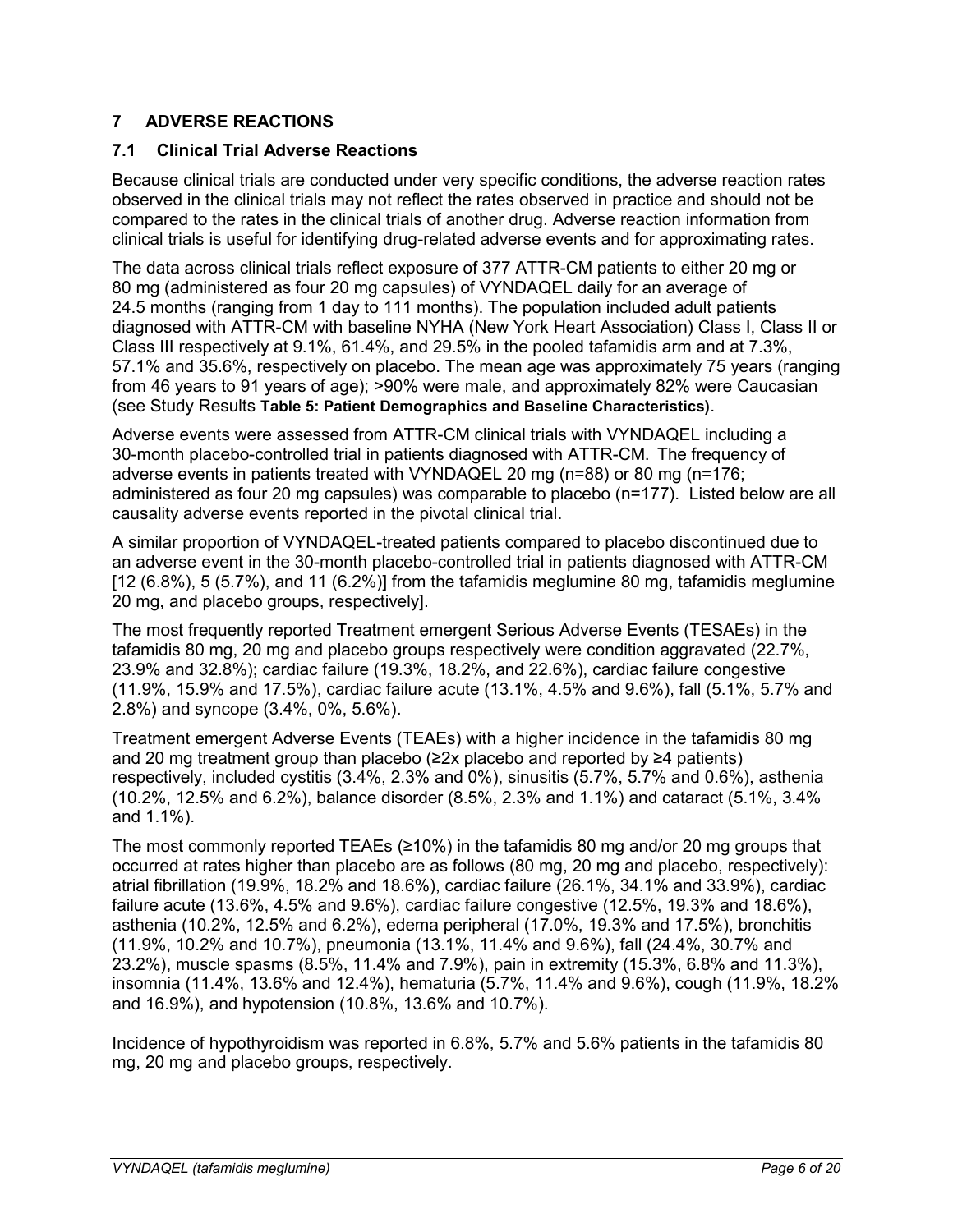## <span id="page-6-0"></span>**7.2 Abnormal Laboratory Findings: Hematologic, Clinical Chemistry and Other Quantitative Data**

The incidence of thyroxine abnormality <0.8 x LLN was greater in the tafamidis 80 mg group (29.7%) than in the tafamidis 20 mg (12.3%) and placebo (4.5%) groups. No clinically meaningful shifts in free thyroxine or thyroid stimulating hormone values were observed, and no corresponding signal in thyroid dysfunction was observed in the analysis of TEAEs (see Adverse Reactions for cases of hypothyroidism).

Low neutrophil count (<0.8 x LLN) was more frequent with tafamidis treatment than with placebo (1.9% tafamidis 80 mg, 1.2% tafamidis 20 mg, 0.6% placebo).

Elevated liver function tests were more frequent in the tafamidis 80 mg group (3.4%) than in the tafamidis 20 mg (2.3%) and placebo (1.1%) groups.

# <span id="page-6-1"></span>**8 DRUG INTERACTIONS**

# <span id="page-6-2"></span>**8.1 Overview**

*In vitro studies:*

*Cytochrome P450 Enzymes:* Tafamidis induces CYP2B6 and CYP3A4 and does not induce CYP1A2.

*T*afamidis does not inhibit cytochrome P450 enzymes CYP1A2, CYP3A4, CYP3A5, CYP2B6, CYP2C9, CYP2C19, CYP2D6 and moderately inhibits CYP2C8.

*UDP glucuronosyltransferase (UGT):* Tafamidis inhibits intestinal activities of UGT1A1 but neither induces nor inhibits other UDP glucuronosyltransferase (UGT) systemically.

*Transporter Systems:* Tafamidis inhibits breast cancer resistant protein (BCRP). In vitro studies and model predictions show that tafamidis has a potential to inhibit the organic anion transporters OAT1 and OAT3 at clinically relevant concentrations. Tafamidis did not show a potential to inhibit Multi-Drug Resistant Protein (MDR1) (also known as P-glycoprotein; P-gp), organic cation transporter OCT2, multidrug and toxin extrusion transporters MATE1 and MATE2K and, organic anion transporting polypeptide OATP1B1 and OATP1B3.

# <span id="page-6-3"></span>**8.2 Drug-Drug Interactions**

## **Table 2 - Established or Potential Drug-Drug Interactions**

| <b>Drug Name</b>                                     | Source of<br><b>Evidence</b> | <b>Effect</b>                                                                                                                      | <b>Clinical comment</b>                                                                                                                                                                                                                                                                     |
|------------------------------------------------------|------------------------------|------------------------------------------------------------------------------------------------------------------------------------|---------------------------------------------------------------------------------------------------------------------------------------------------------------------------------------------------------------------------------------------------------------------------------------------|
| CYP3A4 substrates<br>(e.g., midazolam,<br>triazolam) | In vivo                      | Tafamidis (20 mg)<br>did not affect the<br>PK of CYP3A4<br>substrate<br>midazolam; the<br>effect of 80 mg has<br>not been studied. | In vitro, tafamidis induces CYP3A4 and<br>may decrease exposure of substrates<br>of this CYP enzyme at the higher dose<br>of 80 mg. Caution should be exercised<br>when VYNDAQEL is co-administered<br>CYP3A4 substrates. Dose<br>with<br>adjustment may be needed for these<br>substrates. |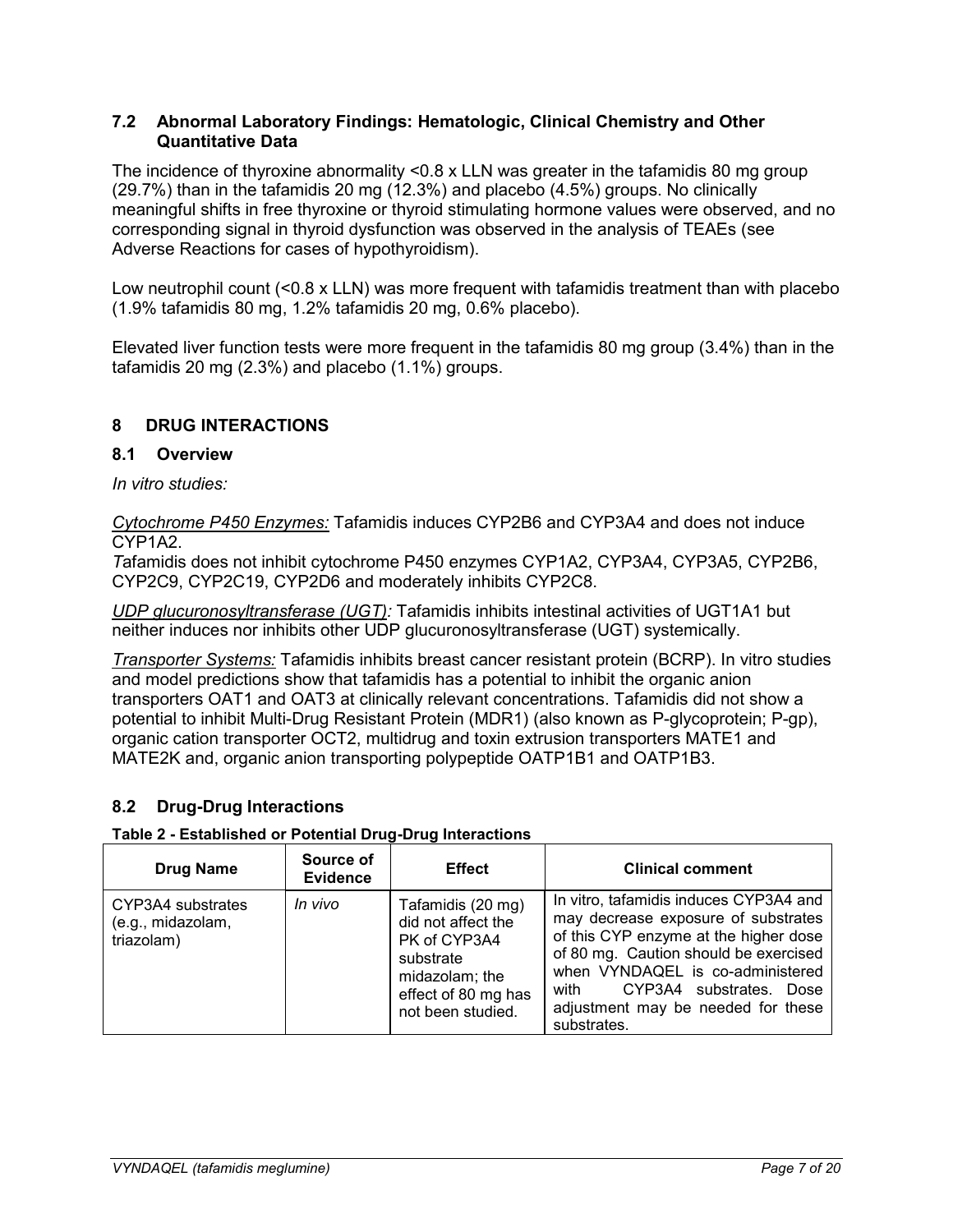| <b>Drug Name</b>                                                                                                                                                        | Source of<br><b>Evidence</b> | <b>Effect</b>                                                                                                                                                                   | <b>Clinical comment</b>                                                                                                                                     |
|-------------------------------------------------------------------------------------------------------------------------------------------------------------------------|------------------------------|---------------------------------------------------------------------------------------------------------------------------------------------------------------------------------|-------------------------------------------------------------------------------------------------------------------------------------------------------------|
| Substrates of breast<br>cancer resistant protein<br>$BCRP$ (e.g.,<br>methotrexate,<br>rosuvastatin, imatinib)                                                           | In vitro                     | Tafamidis inhibits<br><b>BCRP</b> systemically<br>and in the GI tract<br>and may increase<br>exposure of<br>substrates of this<br>transporter.                                  | Caution should be exercised when<br>VYNDAQEL is co-administered with<br>BCRP substrates. Dose adjustment<br>may be needed for these substrates.             |
| Substrates of organic<br>anion transporters 1<br>(OAT1) and OAT3<br>(e.g., antiretroviral<br>agents, diuretics,<br>methotrexate, NSAIDs,<br>olmesartan,<br>pravastatin) | In vitro                     | In vitro data<br>indicates that<br>tafamidis has a<br>potential to inhibit<br>OAT1and OAT3<br>and may therefore<br>decrease exposure<br>of substrates of<br>these transporters. | Caution should be exercised when<br>VYNDAQEL is co-administered with<br>OAT1 and OAT3 substrates. Dose<br>adjustment may be needed for these<br>substrates. |

Interactions with other drugs have not been studied.

# <span id="page-7-0"></span>**8.3 Drug-Food Interactions**

No clinically significant differences in the pharmacokinetics of tafamidis were observed following administration of a high fat, high calorie meal.

# <span id="page-7-1"></span>**8.4 Drug-Herb Interactions**

No interaction studies have been performed evaluating the effect of herbal products on tafamidis.

# <span id="page-7-2"></span>**9 ACTION AND CLINICAL PHARMACOLOGY**

## <span id="page-7-3"></span>**9.1 Mechanism of Action**

Tafamidis is a selective stabilizer of TTR. Tafamidis binds to TTR at the thyroxine binding sites, stabilizing the tetramer and slowing dissociation into monomers, the rate-limiting step in the amyloidogenic process.

## <span id="page-7-4"></span>**9.2 Pharmacodynamics**

A TTR stabilization assay was utilized as a pharmacodynamic marker and assessed the stability of the TTR tetramer under denaturation conditions. Tafamidis stabilized both the wild-type TTR tetramer and the tetramers of 14 TTR variants tested clinically after once-daily dosing. Tafamidis also stabilized the TTR tetramer for an additional 26 variants tested *ex vivo.*

The tafamidis 80 mg dose was selected based on maximal TTR % stabilization data from PK studies. The clinical relevance of a higher TTR stabilization is not known.

## Cardiac Electrophysiology

At single dose of 400 mg, approximately 2.2 times the steady state peak plasma concentration  $(C_{\text{max}})$  at the recommended dose, tafamidis does not prolong the QTc interval to any clinically relevant extent.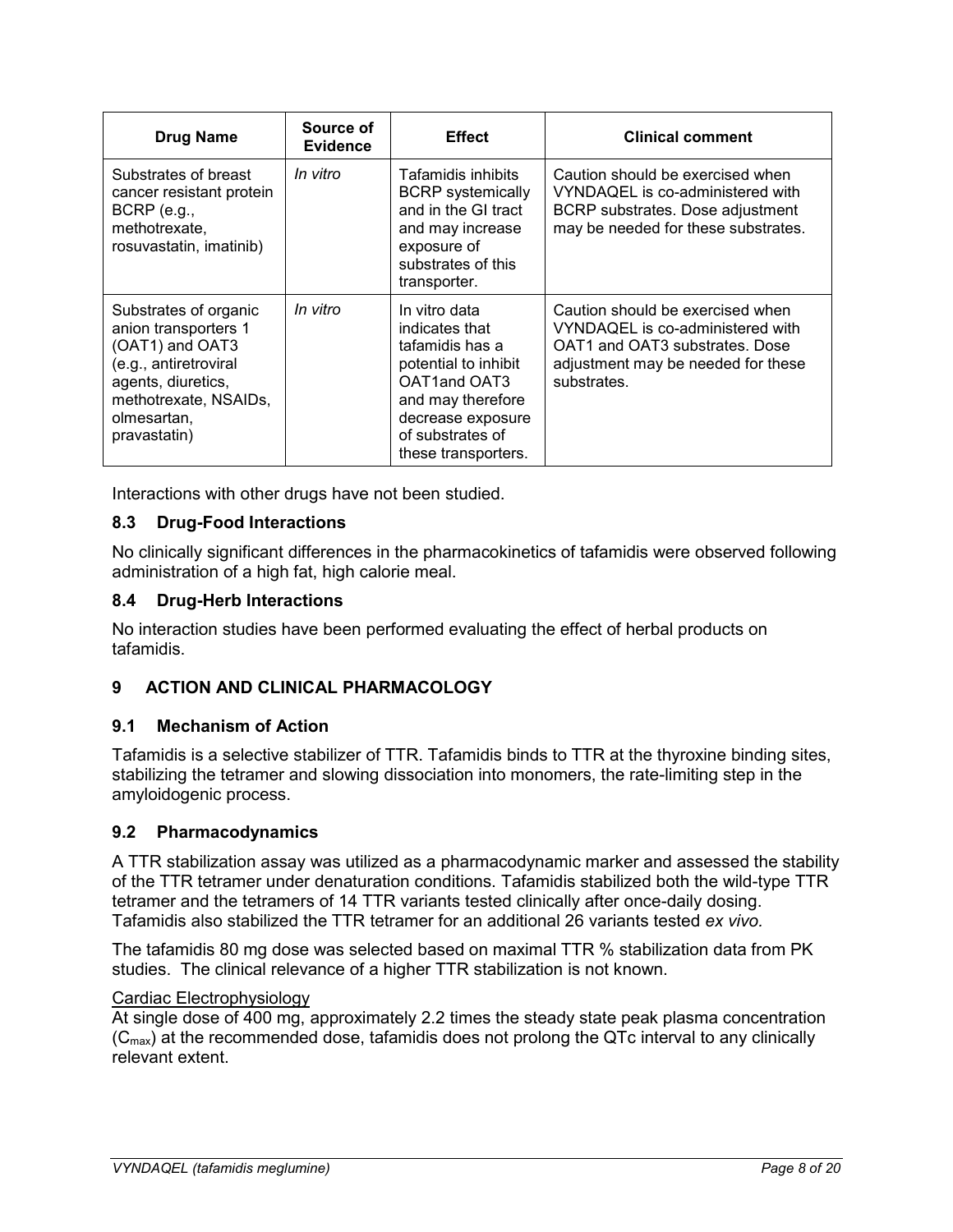# <span id="page-8-0"></span>**9.3 Pharmacokinetics**

|                         | <b>Tafamidis</b><br>meglumine | $C_{\text{max}}$<br>(µg/mL) | ${\mathsf T}_{\mathsf{max}}{}^{\mathsf a}$<br>(h) | $t_{\frac{1}{2}}$<br>(h) | AUC <sub>tau</sub><br>$(\mu g^*h/mL)$ | <b>CL</b><br>(L/h) | $V_{ss}$<br>(L) |
|-------------------------|-------------------------------|-----------------------------|---------------------------------------------------|--------------------------|---------------------------------------|--------------------|-----------------|
| Steady-                 | 20 mg, QD                     | 3.00                        | 1.75<br>(0.5, 10.5)                               |                          | 60.39                                 |                    |                 |
| state mean <sup>b</sup> | 80 mg, QD                     | 11.99                       |                                                   | 57                       | 241.50                                | 0.203              | 16.6            |

#### **Table 3 - Summary of Tafamidis Meglumine Pharmacokinetic Parameters in Patients with ATTR-CM**

<sup>a</sup> Median (5<sup>th</sup>, 95<sup>th</sup> quantile) T<sub>max</sub> values across 1000 simulated trials of n = 30 patients with ATTR-CM;

<sup>b</sup> Population PK estimates assuming 80 Kg body weight and ≥ 65 years of age across 1000 simulated trials of n = 30 patients with ATTR-CM;

 $CL$  = apparent oral clearance;  $V_{ss}$  = steady-state apparent oral volume of distribution

The pharmacokinetic profile of tafamidis was characterized in healthy volunteers ( $n = 333$ ) and patients with transthyretin amyloidosis (n = 427). Steady-state PK parameters were estimated by a population PK analysis. Tafamidis apparent oral clearance was affected by age and body weight. Over the range of 57.5 to 93 kg (corresponding to the 10<sup>th</sup> and 90<sup>th</sup> percentile of the observed weights) the clearance changed from 0.85-fold to 1.14-fold relative to the median weight and it decreased by 14.5% in subjects ≥ 65 years of age compared to younger subjects.

## **Absorption:**

After oral administration of VYNDAQEL once daily, the maximum peak concentration  $(C_{max})$  is achieved at a median time  $(t_{\text{max}})$  within 4 hours after dosing in the fasted state.

Concomitant administration of a high fat, high calorie meal altered the rate of absorption, but not the extent of absorption. These results support the administration of VYNDAQEL with or without food.

## **Distribution:**

Tafamidis is highly protein bound (>99%) in plasma. The apparent steady-state volume of distribution is 16 liters.

## **Metabolism:**

While there is no explicit evidence of biliary excretion of tafamidis in humans, based on preclinical data, it is suggested that tafamidis is metabolized by glucuronidation and excreted via the bile. This route of metabolism and excretion is likely in humans, as approximately 59% of the total administered dose is recovered in feces mostly as unchanged drug, and approximately 22% recovered in urine mostly as the glucuronide metabolite.

## **Elimination:**

The mean half-life of tafamidis is approximately 49 hours. The apparent oral clearance of tafamidis is 0.228 L/hr. The degree of drug accumulation at steady state after repeated tafamidis daily dosing is approximately 2.5-fold greater than that observed after a single dose.

## **Special Populations and Conditions**

*Race:* No clinically significant differences in the pharmacokinetics of tafamidis were observed based on race/ethnicity (Caucasian and Japanese).

*Pediatrics:* Tafamidis has not been studied and is not indicated in this population.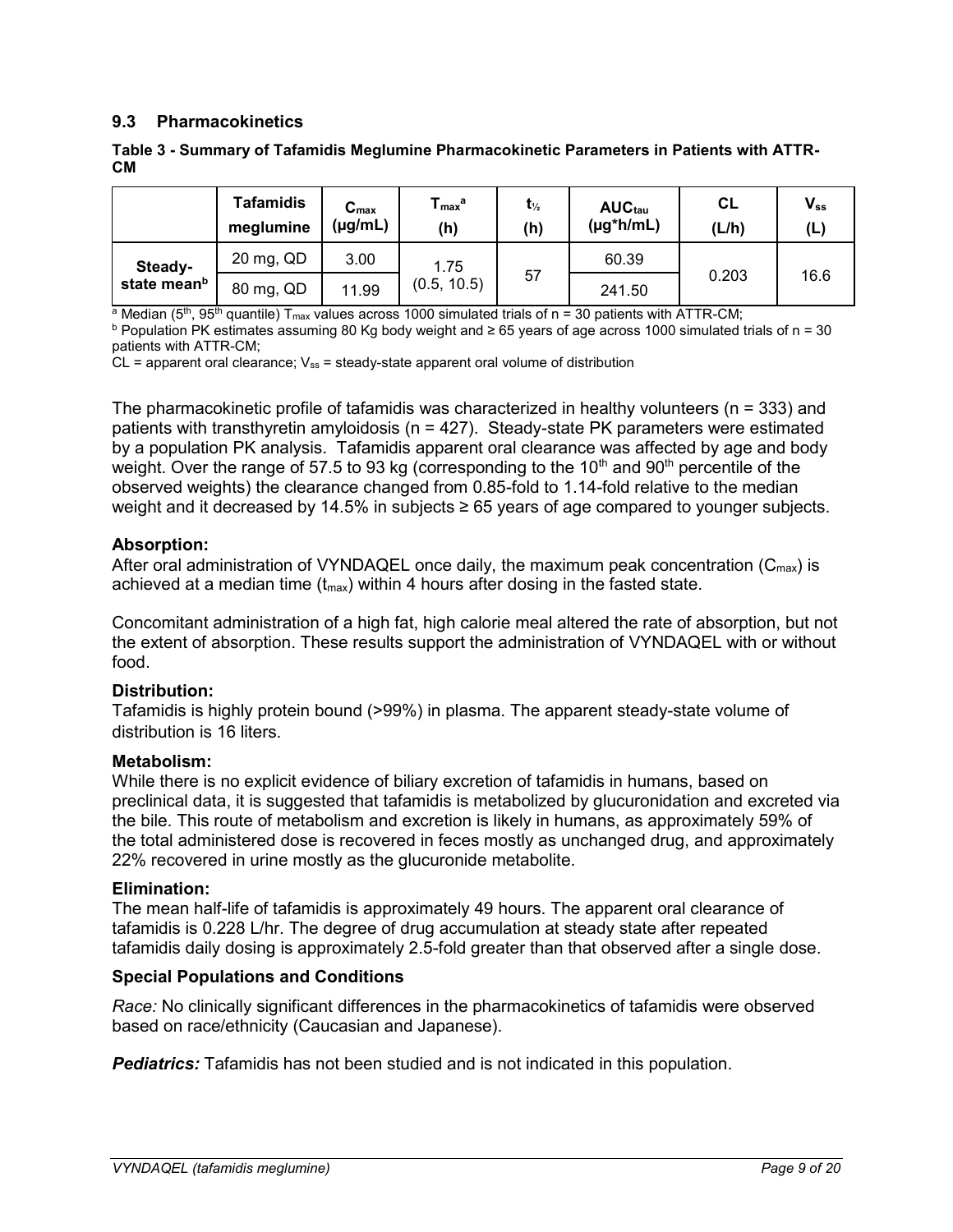*Hepatic Insufficiency:* Pharmacokinetic data indicated decreased systemic exposure (approximately 40%) and approximately 68% increase of total clearance (0.52 L/h versus 0.31 L/h) of tafamidis meglumine in subjects with moderate hepatic impairment (Child-Pugh Class B) compared to healthy subjects. As TTR levels are lower in patients with moderate hepatic impairment than in healthy subjects, the exposure of VYNDAQEL relative to the amount of TTR would be sufficient for stabilization of the TTR tetramer in these patients.

Exposure to VYNDAQEL was similar between subjects with mild hepatic impairment (Child-Pugh Class A) and healthy subjects.

The pharmacokinetics of VYNDAQEL in patients with severe hepatic impairment (Child-Pugh Class C) is unknown.

*Renal Insufficiency:* VYNDAQEL has not specifically been evaluated in patients with renal impairment. Limited data are available in patients with severe renal impairment (CrCl ≤30 mL/min).

STORAGE, STABILITY AND DISPOSAL

Store VYNDAQEL at room temperature 15°C to 25°C.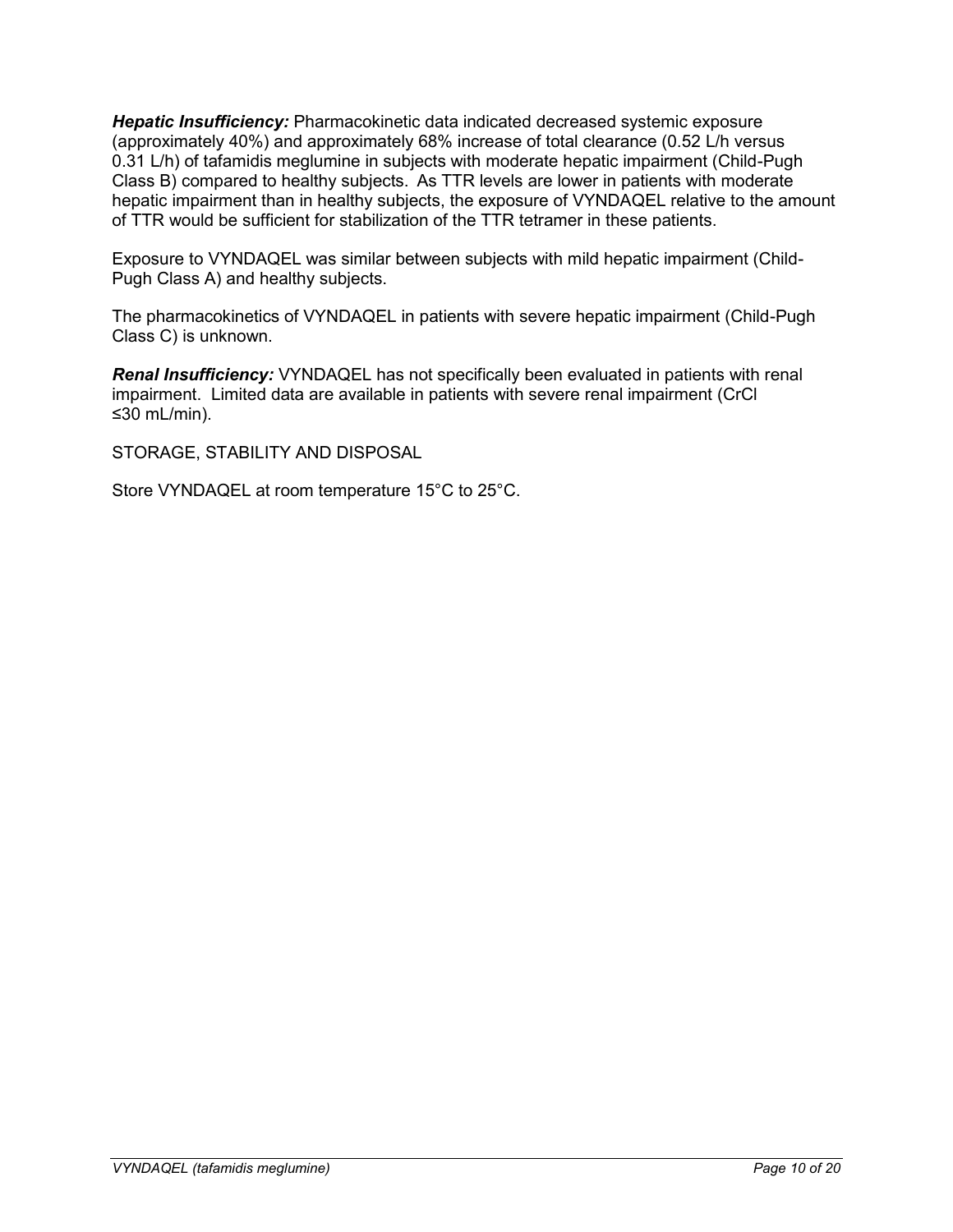# **PART II: SCIENTIFIC INFORMATION**

# <span id="page-10-1"></span><span id="page-10-0"></span>**10 PHARMACEUTICAL INFORMATION**

## **Drug Substance**

Common name: tafamidis meglumine

Chemical name: 2-(3,5-dichlorophenyl)-benzoxazole-6-carboxylic acid mono (1-deoxy-1-methylamino-D-glucitol)

Tafamidis meglumine

The molecular formula is  $C_{14}H_7Cl_2NO_3 C_7H_{17}NO_5$ , and the molecular mass is 503.33 g/mol

Tafamidis free acid The molecular formula is  $C_{14}H_7Cl_2NO_3$ , and the molecular mass is 308.12 g/mol





Physicochemical properties: Tafamidis meglumine is a white to pink powder. It is slightly soluble in water and methanol.

| Solubility (mg/mL) |
|--------------------|
| > 4.628            |
| > 4.187            |
| 3.121              |
| 0.000              |
| 0.000              |
| 0.007              |
| 0.000              |
|                    |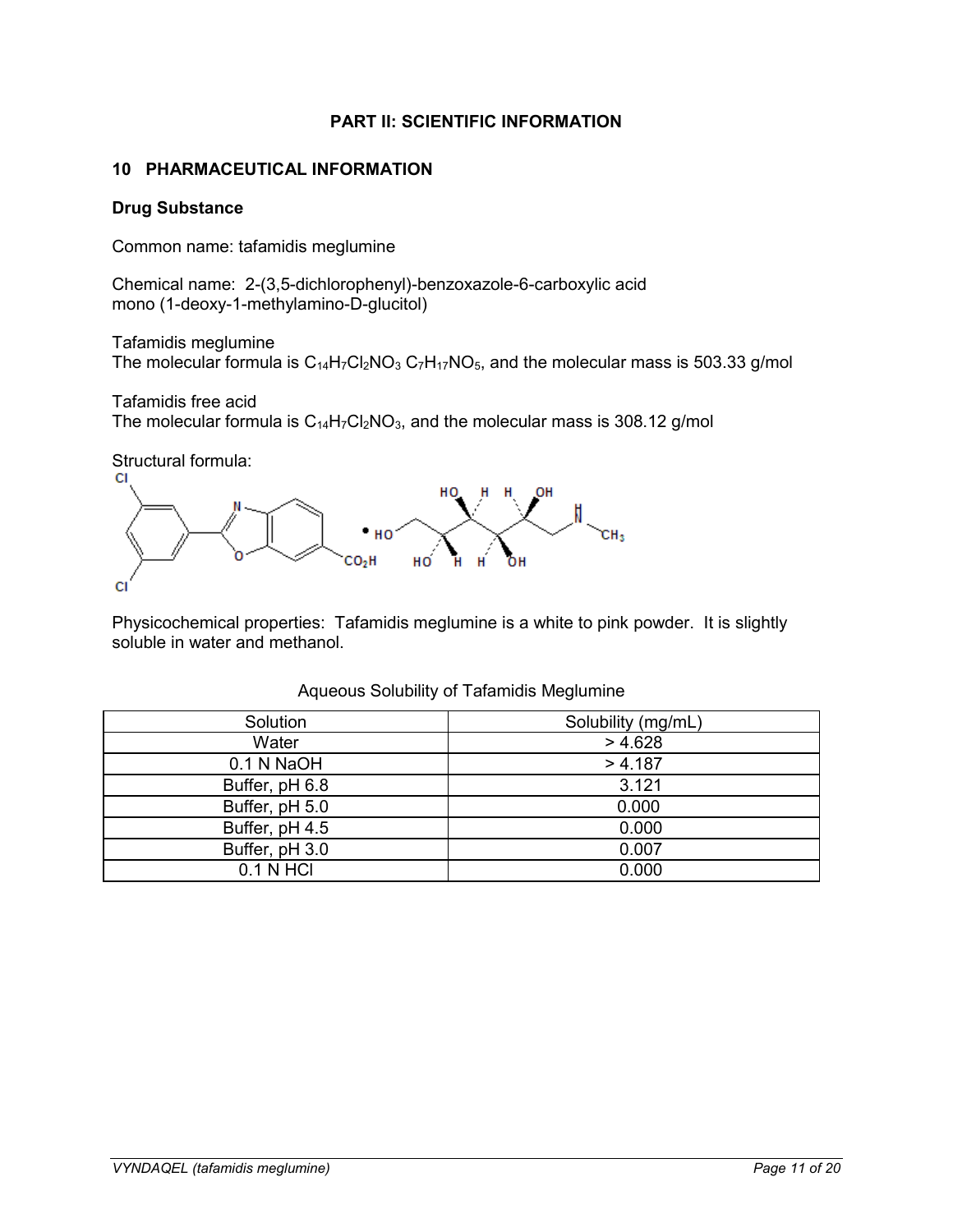# <span id="page-11-0"></span>**11 CLINICAL TRIALS**

# <span id="page-11-1"></span>**11.1 Trial Design and Study Demographics**

#### **Table 4 - Summary of patient demographics for clinical trials in cardiomyopathy**

| Study#   | <b>Trial design</b>                                | Dosage, route of<br>administration<br>and duration | <b>Study subjects</b><br>(n)                                        | Mean age<br>(Range)                                                            | <b>Sex</b>         |
|----------|----------------------------------------------------|----------------------------------------------------|---------------------------------------------------------------------|--------------------------------------------------------------------------------|--------------------|
| B3461028 | Double-blind,<br>placebo-controlled,<br>randomized | Oral and 30 months                                 | 441 patients<br>enrolled into the<br>study<br>$n=177$ in the        | 74.5 years<br>(range: $46$ to<br>88 years) in<br>tafamidis-treated<br>patients | Female and<br>Male |
|          |                                                    |                                                    | placebo arm<br>$n=88$ in the<br>tafamidis<br>meglumine 20 mg<br>arm | 74.1 years<br>(range: $51$ to<br>89 years) in<br>placebo patients              |                    |
|          |                                                    |                                                    | $n=176$ in the<br>tafamidis<br>meglumine 80 mg<br>arm.              |                                                                                |                    |

## <span id="page-11-2"></span>**11.2 Study Results**

Efficacy was demonstrated in a multicenter, international, double-blind, placebo-controlled, randomized study in 441 patients with wild type or hereditary ATTR-CM.

Eligible patients had ATTR-CM confirmed by biopsy specimens obtained from cardiac and noncardiac sites and, in patients without ATTRm, by the presence of transthyretin precursor protein confirmed on immunohistochemical analysis, scintigraphy, or mass spectrometry.

Patients were randomized to either tafamidis meglumine 20 mg (n=88) or 80 mg [administered as four 20 mg tafamidis meglumine capsules] (n=176) or matching placebo (n=177) once daily, in addition to standard of care (e.g., diuretics) for 30 months. Treatment assignment was stratified by the presence or absence of a variant TTR genotype and by baseline NYHA Class. Transplant patients were excluded from this study.

|  | <b>Table 5: Patient Demographics and Baseline Characteristics</b> |  |  |
|--|-------------------------------------------------------------------|--|--|
|--|-------------------------------------------------------------------|--|--|

| <b>Characteristic</b>          | <b>Pooled Tafamidis</b> | <b>Placebo</b> |  |  |  |  |
|--------------------------------|-------------------------|----------------|--|--|--|--|
|                                | $N = 264$               | $N = 177$      |  |  |  |  |
| $Age - year$                   |                         |                |  |  |  |  |
| Mean (Standard Deviation)      | 74.5 (7.2)              | 74.1 (6.7)     |  |  |  |  |
| Median (minimum, maximum)      | 75 (46, 88)             | 74 (51, 89)    |  |  |  |  |
| $Sex$ — number $(\%)$          |                         |                |  |  |  |  |
| Male                           | 241 (91.3)              | 157 (88.7)     |  |  |  |  |
| Female                         | 23(8.7)                 | 20(11.3)       |  |  |  |  |
| $TTR$ Genotype — number $(\%)$ |                         |                |  |  |  |  |
| <b>ATTRm</b>                   | 63 (23.9)               | 43 (24.3)      |  |  |  |  |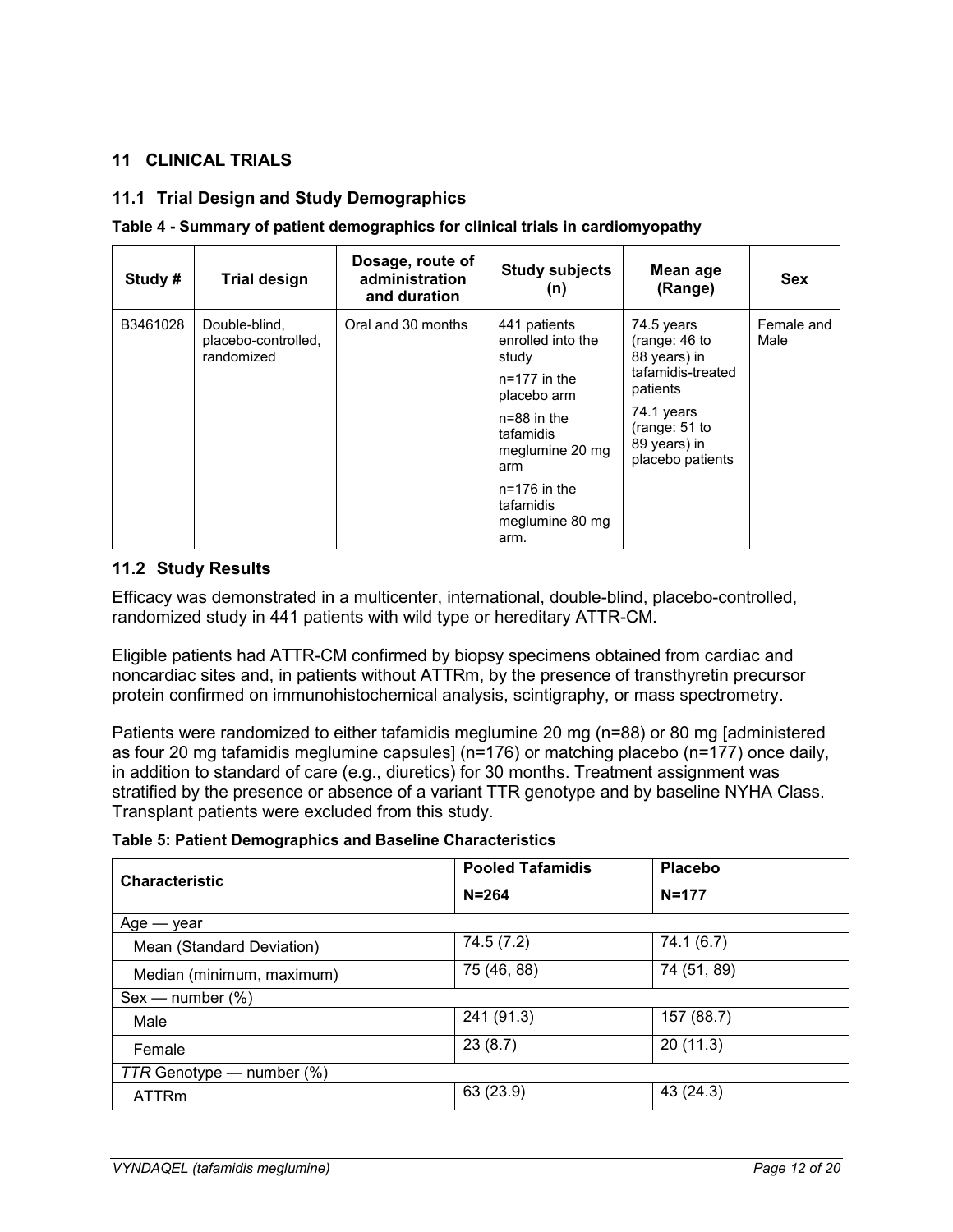| <b>Characteristic</b>        | <b>Pooled Tafamidis</b> | <b>Placebo</b> |
|------------------------------|-------------------------|----------------|
|                              | $N = 264$               | $N = 177$      |
| <b>ATTRwt</b>                | 201(76.1)               | 134 (75.7)     |
| NYHA Class $-$ number $(\%)$ |                         |                |
| <b>NYHA Class I</b>          | 24(9.1)                 | 13(7.3)        |
| NYHA Class II                | 162 (61.4)              | 101(57.1)      |
| <b>NYHA Class III</b>        | 78 (29.5)               | 63 (35.6)      |

Abbreviations: ATTRm = variant transthyretin amyloid, ATTRwt = wild type transthyretin amyloid, NYHA=New York Heart Association.

The primary analysis used a hierarchical combination applying the method of Finkelstein-Schoenfeld (F-S) to all-cause mortality and frequency of cardiovascular-related hospitalizations, which was defined as the number of times a subject is hospitalized for cardiovascular-related morbidity. The method compared each patient to every other patient within each stratum in a pair-wise manner that proceeded in a hierarchical fashion using all-cause mortality followed by frequency of cardiovascular-related hospitalizations when patients cannot be differentiated based on mortality.

This analysis demonstrated a significant reduction (p=0.0006) in all-cause mortality and frequency of cardiovascular-related hospitalizations in the pooled tafamidis meglumine 20 mg and 80 mg groups versus placebo (Table 6).

**Table 6: Primary Analysis Using Finkelstein-Schoenfeld (F-S) Method of All-Cause Mortality and Frequency of Cardiovascular-Related Hospitalizations** 

| <b>Primary Analysis</b>                                                                                                     | <b>Pooled Tafamidis</b><br>$N = 264$ | <b>Placebo</b><br>$N = 177$ |
|-----------------------------------------------------------------------------------------------------------------------------|--------------------------------------|-----------------------------|
| Number (%) of Subjects Alive* at Month 30                                                                                   | 186 (70.5)                           | 101(57.1)                   |
| Average Cardiovascular-related Hospitalizations During<br>30 months (per patient per year) Among Those Alive at<br>Month 30 | 0.297                                | 0.455                       |
| p-value from F-S Method                                                                                                     | 0.0006                               |                             |

\* Heart transplantation and cardiac mechanical assist device implantation are considered indicators of approaching end stage. As such, these subjects are treated in the analysis as equivalent to death. Therefore, such subjects are not included in the count of "Number of Subjects Alive at Month 30" even if such subjects are alive based on 30 month vital status follow-up assessment.

The hazard ratio from the all-cause mortality Cox-proportional hazard model for pooled VYNDAQEL versus placebo was 0.70 (95% confidence interval [CI] 0.51, 0.96), indicating a 30% relative reduction in the risk of death relative to the placebo group (p=0.026).

The difference in mortality events between groups was attributable to CV related events.

Overall, 20.8% of the pooled tafamidis and 33.3% of the placebo groups had CV-related deaths.

Non-CV-related deaths were reported in 5.3% of the pooled tafamidis and 4.7% of the placebo group.

A Kaplan-Meier plot of time to event all-cause mortality is presented in Figure 1.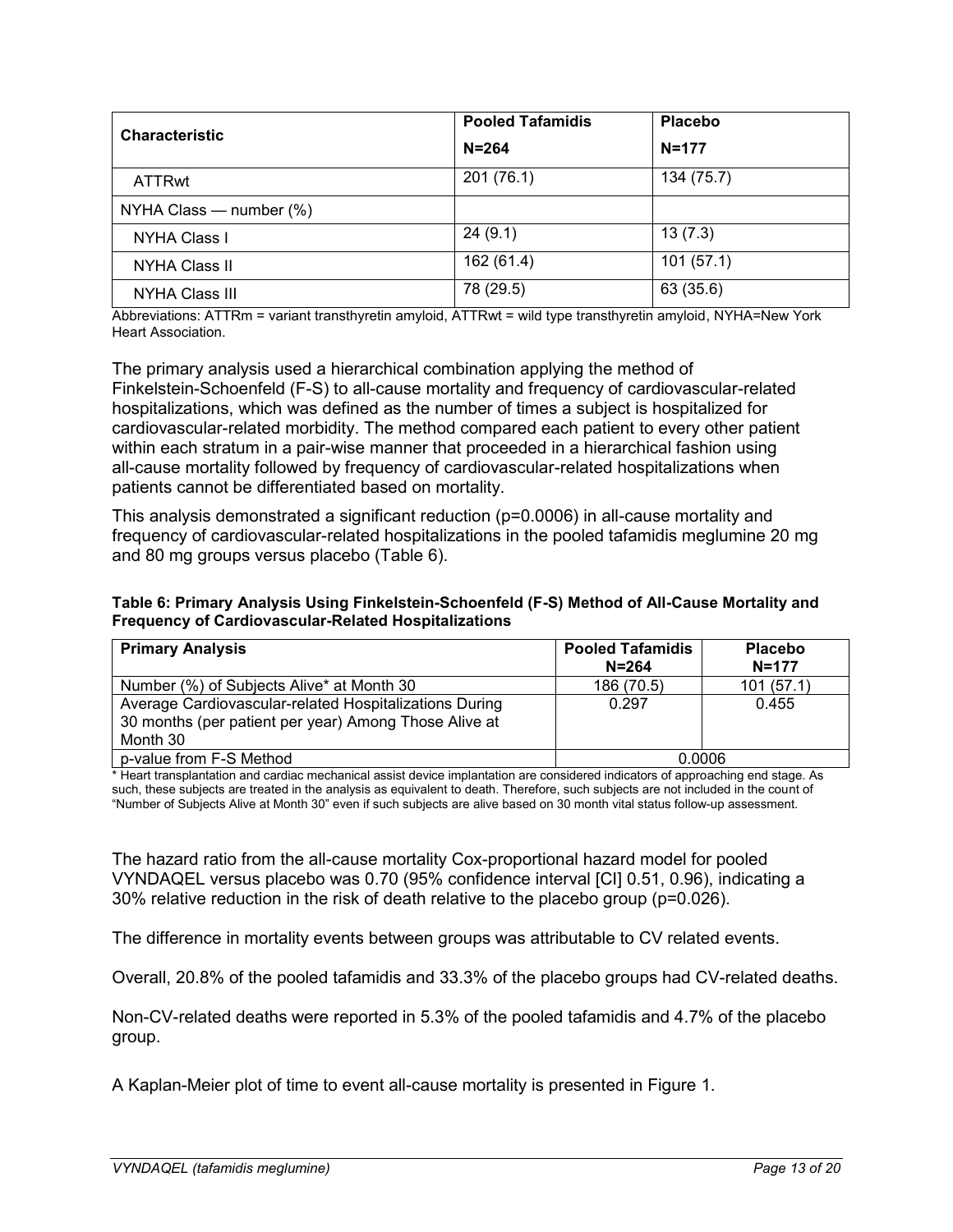#### **Figure 1: All-Cause Mortality\***



\*Heart transplants and cardiac mechanical assist devices treated as death. Hazard ratio from Cox proportional hazards model with treatment, TTR genotype (variant and wild type), and NYHA baseline classification (NYHA Classes I and II combined and NYHA Class III) as factors.

There were significantly fewer cardiovascular-related hospitalizations with tafamidis compared with placebo with a reduction in risk of 32% (Table 7).

| Table 7: Cardiovascular-Related Hospitalization Frequency |  |  |
|-----------------------------------------------------------|--|--|
|-----------------------------------------------------------|--|--|

|                                                                              | <b>Pooled</b><br><b>VYNDAQEL</b><br>$N = 264$ | <b>Placebo</b><br>$N = 177$ |
|------------------------------------------------------------------------------|-----------------------------------------------|-----------------------------|
| Total (%) Number of Subjects with Cardiovascular-related<br>Hospitalizations | 138 (52.3)                                    | 107 (60.5)                  |
| Cardiovascular-related Hospitalizations per Year*                            | 0.48                                          | 0.70                        |
| Pooled VYNDAQEL vs Placebo Treatment Difference<br>(Relative Risk Ratio)*    | 0.68                                          |                             |
| p-value*                                                                     | < 0.0001                                      |                             |

\*This analysis was based on a Poisson regression model with treatment, TTR genotype (variant and wild type), New York Heart Association (NYHA). Baseline classification (NYHA Classes I and II combined and NYHA Class III), treatment-by-TTR genotype interaction, and treatment-by-NYHA baseline classification interaction terms as factors.

The treatment effect of tafamidis on functional capacity and health status was assessed by the 6-Minute Walk Test (6MWT) and the Kansas City Cardiomyopathy Questionnaire-Overall Summary (KCCQ-OS) score, respectively. A significant treatment effect favoring tafamidis was first observed at Month 6 and remained significant-through Month 30 for both the 6MWT and the KCCQ-OS.

The Kansas City Cardiomyopathy Questionnaire-Overall Summary (KCCQ-OS) score is composed of four domains including Total Symptoms (Symptom Frequency and Symptom Burden), Physical Limitation, Quality of Life, and Social Limitation. The Overall Summary score and domain scores range from 0 to 100, with higher scores representing better health status. The distribution for change from Baseline to Month 30 for KCCQ-OS shows that the proportion of patients with worse KCCQ-OS scores was lower for the pooled VYNDAQEL-treated group compared to placebo, and the proportion with improved scores was higher.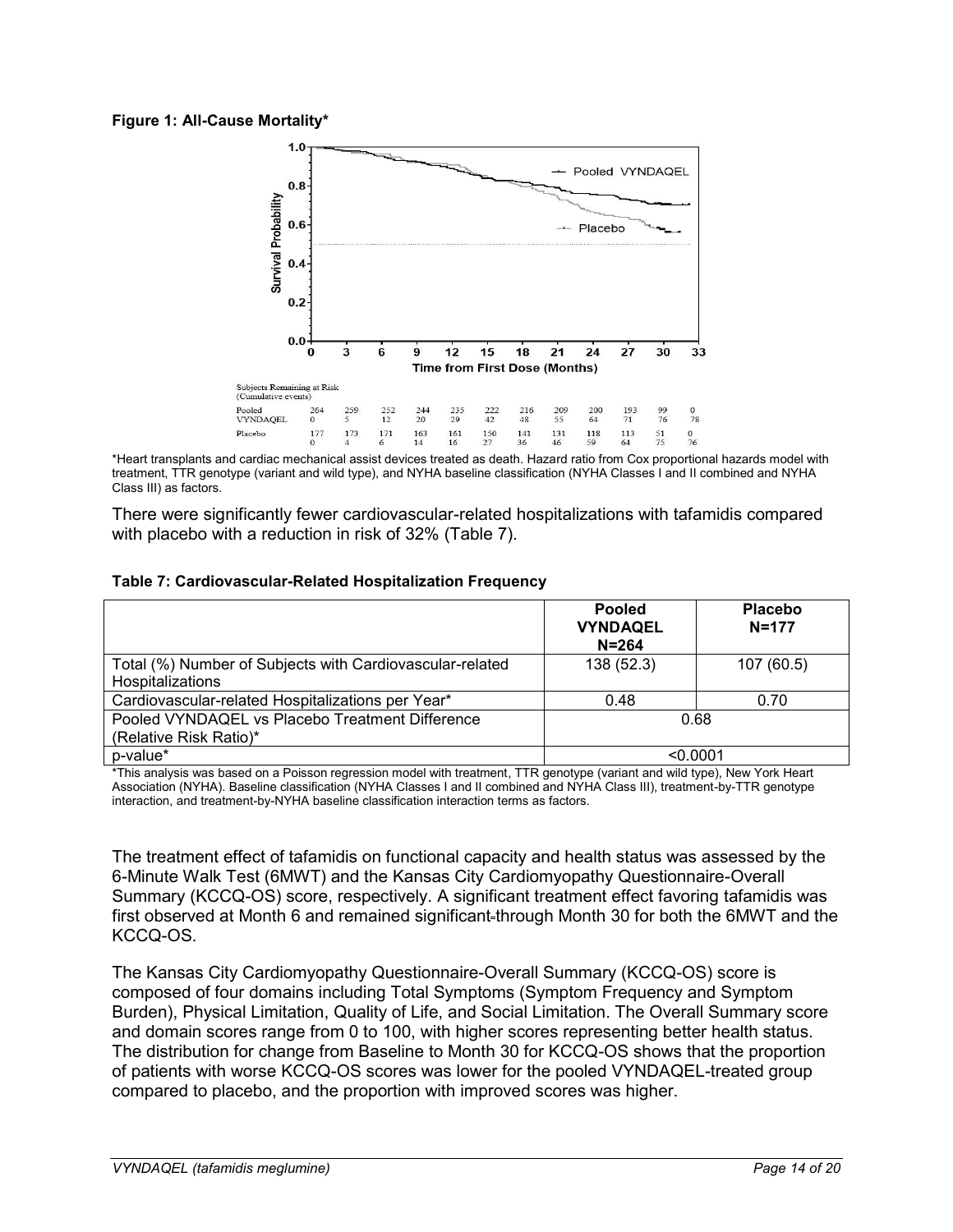Results of the primary analysis, the components of the primary analysis, functional capacity (6MWT) and health status (KCCQ-OS) at Month 30, cardiovascular-related mortality, and TTR-stabilization at Month 1 were analyzed by individual doses (80 mg and 20 mg) compared to placebo.

In the pivotal trial, comparable TTR stabilization rates were seen for both the 20 mg and 80 mg doses at 12 months (83% and 88%, respectively).

Both tafamidis meglumine doses (80mg and 20mg) appeared to be as effective. However, the study was not powered to distinguish between doses. The hazard ratios from the all-cause mortality for the 80 mg and 20 mg tafamidis doses relative to placebo were 0.69 (95% CI 0.49, 0.98) and 0.72 (95% CI 0.45, 1.14), respectively. The relative risk ratios for CV-related hospitalization between the tafamidis 80 mg and 20 mg relative to placebo were 0.70 (95% CI 0.57, 0.86) and 0.66 (95% CI 0.51, 0.86).

The key secondary endpoints (6-minute walk test and the KCCQ-OS score) were also comparable between doses.

Potential benefit for the 80 mg dose was suggested in post hoc exploratory analyses of reduction of cardiac biomarker NT-proBNP at month 30 and reaching a difference from placebo at an earlier time point.

Results from F-S method represented by the win ratio for the combined endpoint and its components (all-cause mortality and frequency of CV-related hospitalization) favored tafamidis versus placebo across wild type, variant and NYHA Class I & II subgroups.

In NYHA Class III subgroup, the proportion of patients with CV-related hospitalizations were 76.9% vs 58.7% and CV mortality were 51.3% vs 49.2% for pooled tafamidis and placebo treatment groups respectively.

Analyses of 6MWT and KCCQ-OS favored tafamidis relative to placebo within each subgroup.



#### **Figure 2: Results by Subgroup, Dose, and Components of Primary Analysis**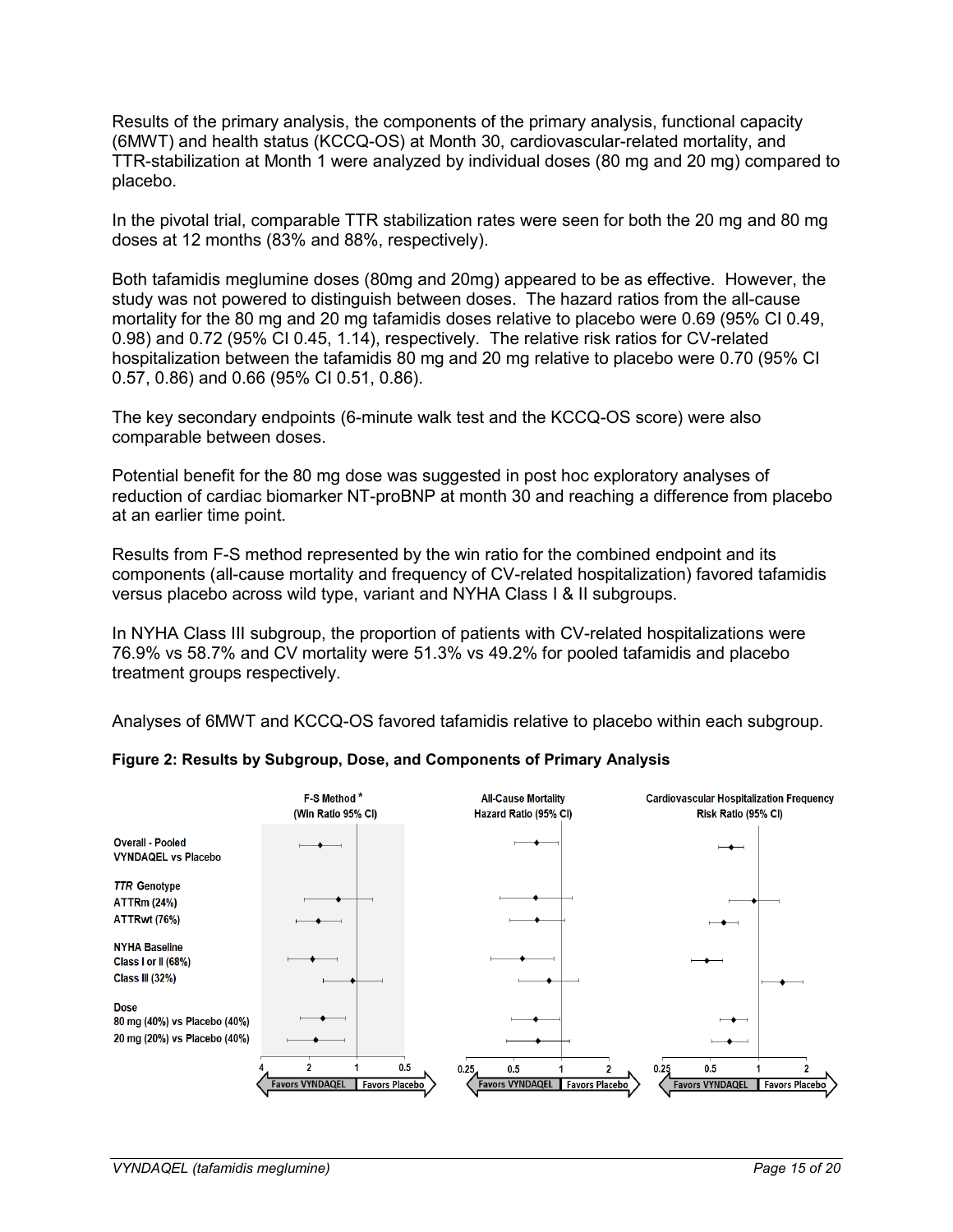Abbreviations: ATTRm = variant transthyretin amyloid, ATTRwt = wild type transthyretin amyloid, F-S = Finkelstein Schoenfeld, CI = Confidence Interval

\*F-S results presented using win ratio (based on all-cause mortality and frequency of cardiovascular hospitalization) Win ratio is the number of pairs of treated-patient "wins" divided by number of pairs of placebo patient "wins". Heart transplants and cardiac mechanical assist devices treated as death.

There are no clinical data in patients of NYHA Class IV at baseline.

# <span id="page-15-0"></span>**12 NON-CLINICAL TOXICOLOGY**

The non-clinical program of tafamidis meglumine was based on conventional studies of safety pharmacology, pharmacodynamic and pharmacokinetic studies, repeat-dose toxicity, reproductive and developmental toxicity, carcinogenicity, genetic toxicity, phototoxicity, and immunotoxicity. Non-clinical toxicology findings which are relevant for the safe use of the drug and/or contribute to the understanding of a drug's toxicological profile are summarized below:

# General toxicology and carcinogenicity

In repeat-dose toxicity and carcinogenicity studies, even though there was no evidence of neoplasia, the liver and/or kidney appeared as target organs for toxicity in the different species tested. Liver effects were observed at exposures approximately ≥0.7-times the human exposure at a dose of 80 mg tafamidis meglumine.

Significant non-neoplastic lesions were noted in the kidneys (nephrosis) and liver (centrilobular hypertrophy and single cell necrosis) in the Tg-rasH2 mice at dose levels ≥2.9-times the clinical dose of 80 mg tafamidis meglumine. Renal nephrosis was noted only in male (Tg)-rasH2 mice with a higher incidence and severity at 90 mg/kg/day and not observed at ≤30 mg/kg/day, with corresponding AUC<sub>24</sub> values, which was ≤2.9-times the human steady state AUC<sub>24</sub> at the clinical dose of 80 mg tafamidis meglumine.

## Fertility

There were no effects of tafamidis meglumine on fertility, reproductive performance, or mating behavior in the rat at any dose up to 30 mg/kg (human equivalent dose of tafamidis meglumine greater than 4.8 mg/kg/day). Rats were dosed daily (5, 15, and 30 mg/kg/day) prior to cohabitation (for at least 15 days for females and 28 days for males), throughout the cohabitation period to the day prior to termination of males and through to implantation of females (Gestation Day 7). No adverse effects were noted on male rats at any dose. Females had statistically significant weight loss and decreased feed consumption in the highest dose group during the first week of dosing.

The paternal and maternal no observed effect level for reproductive toxicity of tafamidis meglumine is 30 mg/kg/day, 6.9-times the clinical dose of 80 mg tafamidis meglumine.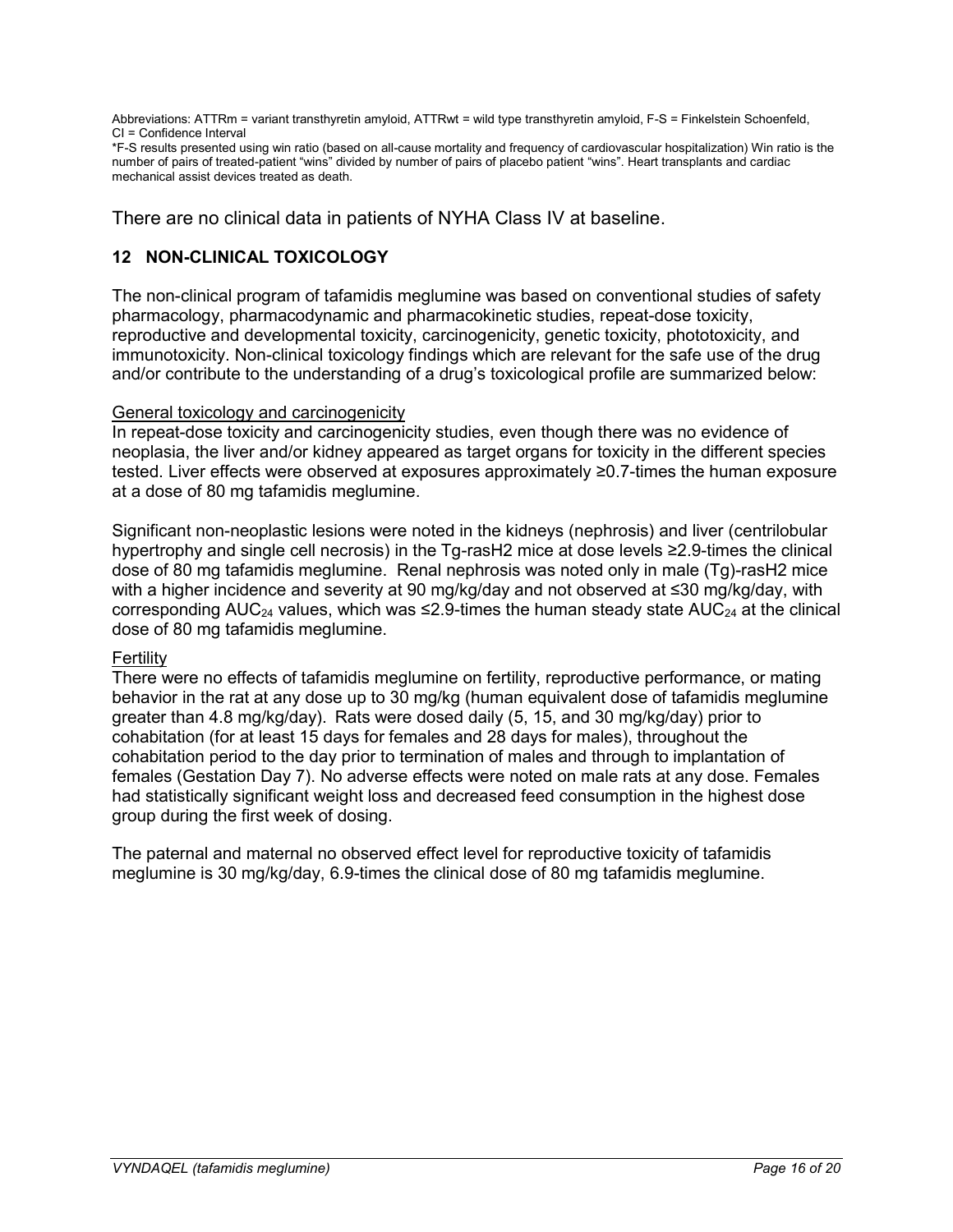# Placental and milk transfer

Pregnant and lactating female rats were administered repeated daily oral doses of tafamidis meglumine (15 mg/kg/day) followed by a single oral gavage dose of <sup>14</sup>C-tafamidis meglumine on Lactation Day 4 or 12. Radiolabelled material was observed in blood and fetal tissues and distribution was widespread by the first timepoint analyzed, suggesting that dose-related material had crossed the placental barrier. The concentrations in fetal tissue were generally higher on Day 19 of gestation as compared to Day 15 of gestation. Radioactivity was observed in milk by 1 hour post-dose and increased thereafter. The ratio of the highest radioactivity associated with 14C-tafamidis meglumine in milk (8 hours post-dose) vs. plasma (1 hour postdose) was approximately 1.6 on Day 12, indicating tafamidis meglumine is transferred to milk after oral administration.

## Developmental toxicity

In an embryo-fetal developmental toxicity study in rabbits, oral administration of tafamidis meglumine (0, 0.5, 2, and 8 mg/kg/day) throughout organogenesis resulted in increased embryofetal mortality, reduced fetal body weights, and an increased incidence of fetal malformations at 8 mg/kg/day (approximately 9 times the human exposure of 80 mg tafamidis meglumine based on AUC), which was also maternally toxic. Increased incidences of fetal skeletal variations were observed at doses ≥0.5 mg/kg/day (approximately equivalent to the human exposure of 80 mg tafamidis meglumine based on AUC).

In an embryo-fetal development toxicity study in rats, oral administration of tafamidis (15, 30, and 45 mg/kg/day) from Gestation Day 7 through 17 resulted in decreased fetal weights at  $\geq$ 30 mg/kg/day (approximately  $\geq$ 9.7-times the human AUC at the clinical dose of 80 mg tafamidis meglumine). The no observable adverse effect level (NOAEL) for embryo-fetal development in rats was 15 mg/kg/day (6.6 times the human exposure of 80 mg tafamidis meglumine based on AUC).

In the rat pre- and postnatal development study with tafamidis, pregnant rats were orally administered tafamidis meglumine at doses of 5, 15, or 30 mg/kg/day from Gestation Day 7 through Lactation Day 20. High pup mortality at 30 mg/kg/day resulted in early termination of this group. Decreased pup survival and reduced pup weights was also noted at 15 mg/kg/day. Decreased pup weights in males were associated with delayed sexual maturation (preputial separation) at 15 mg/kg/day. Impaired performance in a water-maze test for learning and memory was observed at 15 mg/kg/day. The NOAEL for viability and growth in the F1 generation offspring following maternal dose administration during pregnancy and lactation with tafamidis was 5 mg/kg/day (human equivalent dose of tafamidis=0.8 mg/kg/day), a dose approximately equivalent to the clinical dose of 80 mg tafamidis meglumine.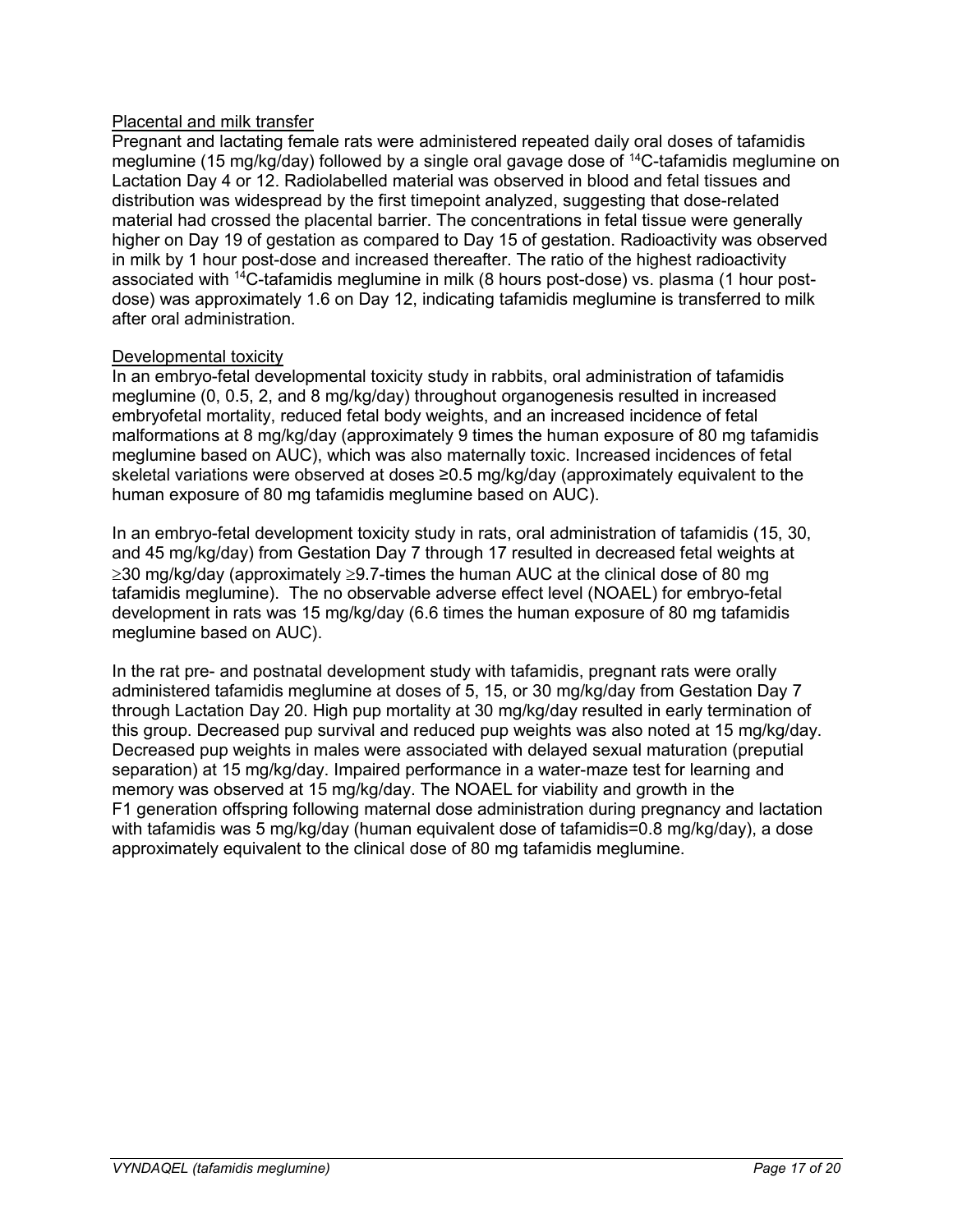<span id="page-17-0"></span>**READ THIS FOR SAFE AND EFFECTIVE USE OF YOUR MEDICINE PATIENT MEDICATION INFORMATION**

# **VYNDAQEL Tafamidis meglumine capsules**

Read this carefully before you start taking **VYNDAQEL** and each time you get a refill. This leaflet is a summary and will not tell you everything about this drug. Talk to your healthcare professional about your medical condition and treatment and ask if there is any new information about **VYNDAQEL**.

## **What is VYNDAQEL used for?**

VYNDAQEL is a prescription medicine used to treat adults with cardiomyopathy of wild type or hereditary transthyretin-mediated amyloidosis (ATTR-CM) to reduce death and hospitalization related to heart problems.

VYNDAQEL is not for use in patients less than 18 years of age.

#### **How does VYNDAQEL work?**

VYNDAQEL is used to treat a disease called transthyretin amyloidosis cardiomyopathy (also known as ATTR-CM). In ATTR-CM, a protein called transthyretin (TTR) breaks up and may form fibrils called amyloid. Amyloid can build up between cells in your heart preventing your heart from working normally. This can cause heart-related symptoms and problems. VYNDAQEL is used to prevent the TTR protein from breaking up and slows the deposit of amyloid fibrils in the heart.

## **What are the ingredients in VYNDAQEL?**

Medicinal ingredients:tafamidis meglumine

Non-medicinal ingredients: ammonium hydroxide 28%, brilliant blue FCF, carmine, gelatin, glycerin, iron oxide (yellow), polyethylene glycol 400, polysorbate 80, polyvinyl acetate phthalate, propylene glycol, sorbitan monooleate, sorbitol, and titanium dioxide

#### **VYNDAQEL comes in the following dosage form:**

Capsules: 20 mg

## **Do not use VYNDAQEL if:**

You are allergic to tafamidis meglumine or any of the ingredients in this medicine

#### **To help avoid side effects and ensure proper use, talk to your healthcare professional before you take VYNDAQEL. Talk about any health conditions or problems you may have, including if you:**

- have liver problems.
- have severe kidney problems.
- had an organ transplant.
- are pregnant or plan to become pregnant. VYNDAQEL may harm your unborn baby. Tell your healthcare professional right away if you become pregnant or think you may be pregnant during treatment with VYNDAQEL. If you are a woman of childbearing potential, you should use appropriate contraception during treatment with VYNDAQEL and for one month after stopping treatment.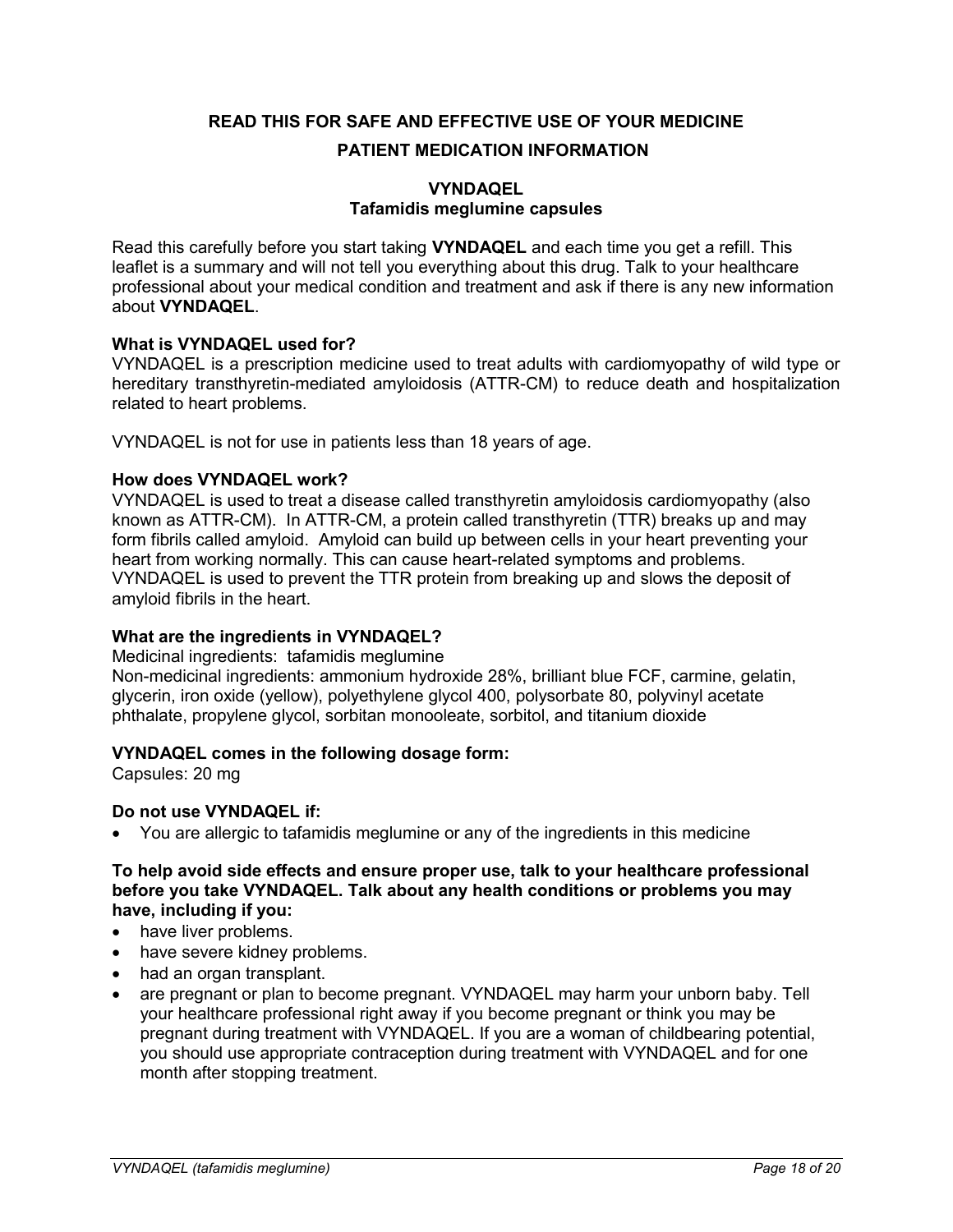are breastfeeding or plan to breastfeed. It is not known if VYNDAQEL passes into breast milk. You should not breastfeed during treatment with VYNDAQEL. Talk to your healthcare professional about the best way to feed your baby during treatment with VYNDAQEL.

#### **Tell your healthcare professional about all the medicines you take, including any drugs, vitamins, minerals, natural supplements or alternative medicines.**

#### **The following may interact with VYNDAQEL:**

- midazolam and triazolam, sedative drugs.
- methotrexate and imatinib, drugs used to treat cancer.
- rosuvastatin and pravastatin, drugs used to lower cholesterol.
- olmesartan, used to treat high blood pressure.
- acetylsalicylic acid, ibuprofen, naproxen, and other non-steroidal anti-inflammatory drugs.
- drugs used to treat HIV/AIDS.
- diuretics or water pills, used to treat high blood pressure.

#### **How to take VYNDAQEL:**

Take VYNDAQEL exactly as your healthcare professional tells you to. VYNDAQEL capsule(s) should be swallowed whole and not crushed or cut.

#### **Usual dose:**

Take four (4) VYNDAQEL 20 mg capsules (for a total of 80 mg of VYNDAQEL) once a day, with or without food.

Your dose may be reduced to 20 mg once a day if you can't tolerate the usual dose.

#### **Overdose:**

If you think you have taken too much VYNDAQEL, contact your healthcare professional, hospital emergency department or regional poison control centre immediately, even if there are no symptoms.

#### **Missed Dose:**

If you miss a dose, take it as soon as you remember. If it is almost time for your next dose, skip the missed dose and take the next dose at your regularly scheduled time. Do not take 2 doses at the same time.

#### **What are possible side effects from using VYNDAQEL?**

These are not all the possible side effects you may feel when taking VYNDAQEL. If you experience any side effects not listed here, contact your healthcare professional.

- fall
- congested nose
- feeling weak or a lack of energy
- feeling unbalanced when standing or walking
- cataract (clouding of the lens in your eye)